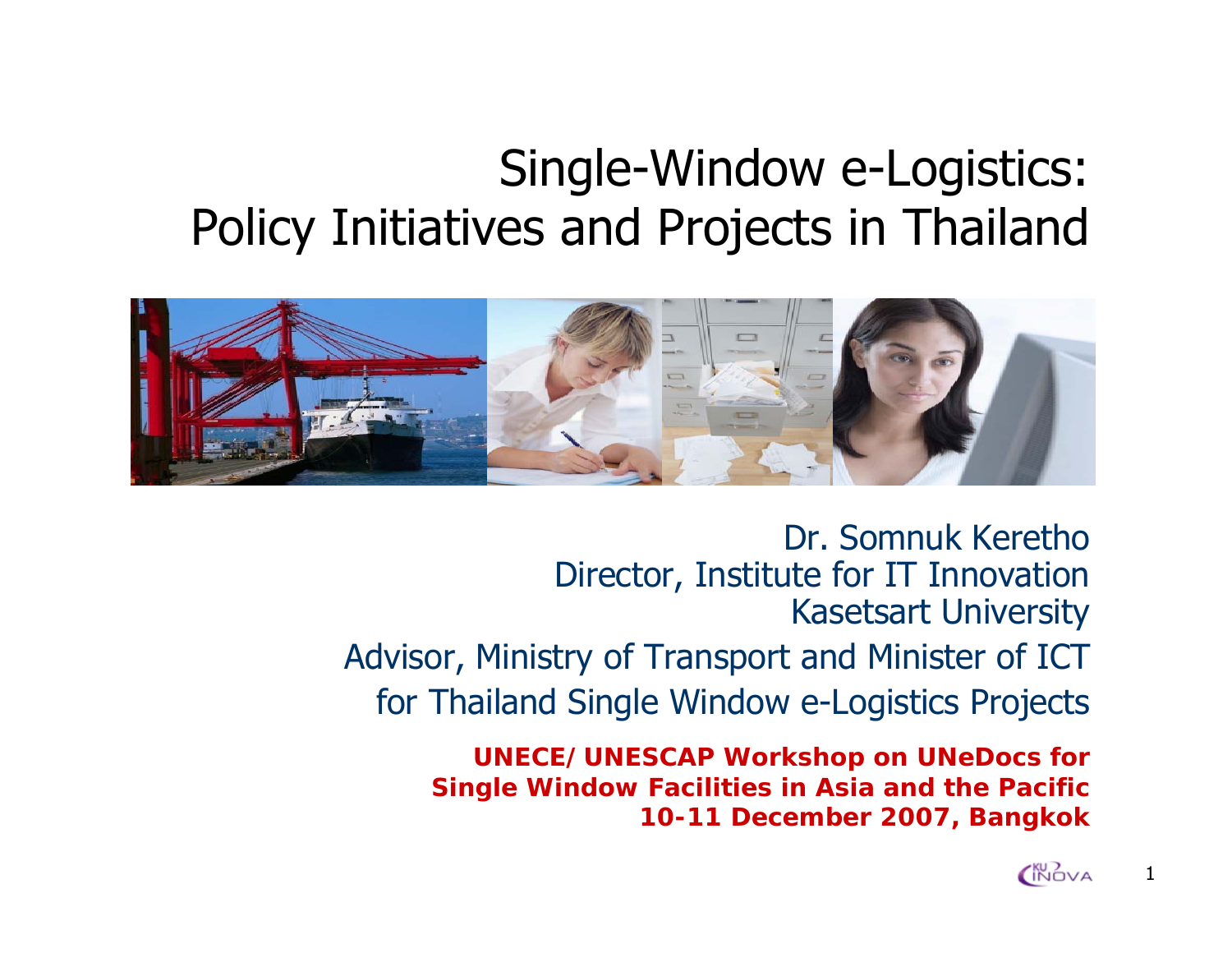# Agenda

 A National Strategic Agenda – Trade Facilitation Enhancement with Single Window e-Logistics

- □ Needs and Requirements of Single Window
- $\square$  Technical Interoperability
- $\square$  Data Interoperability
- □ Case Examples & Proof-of-Concept
- $\square$  Recommendations

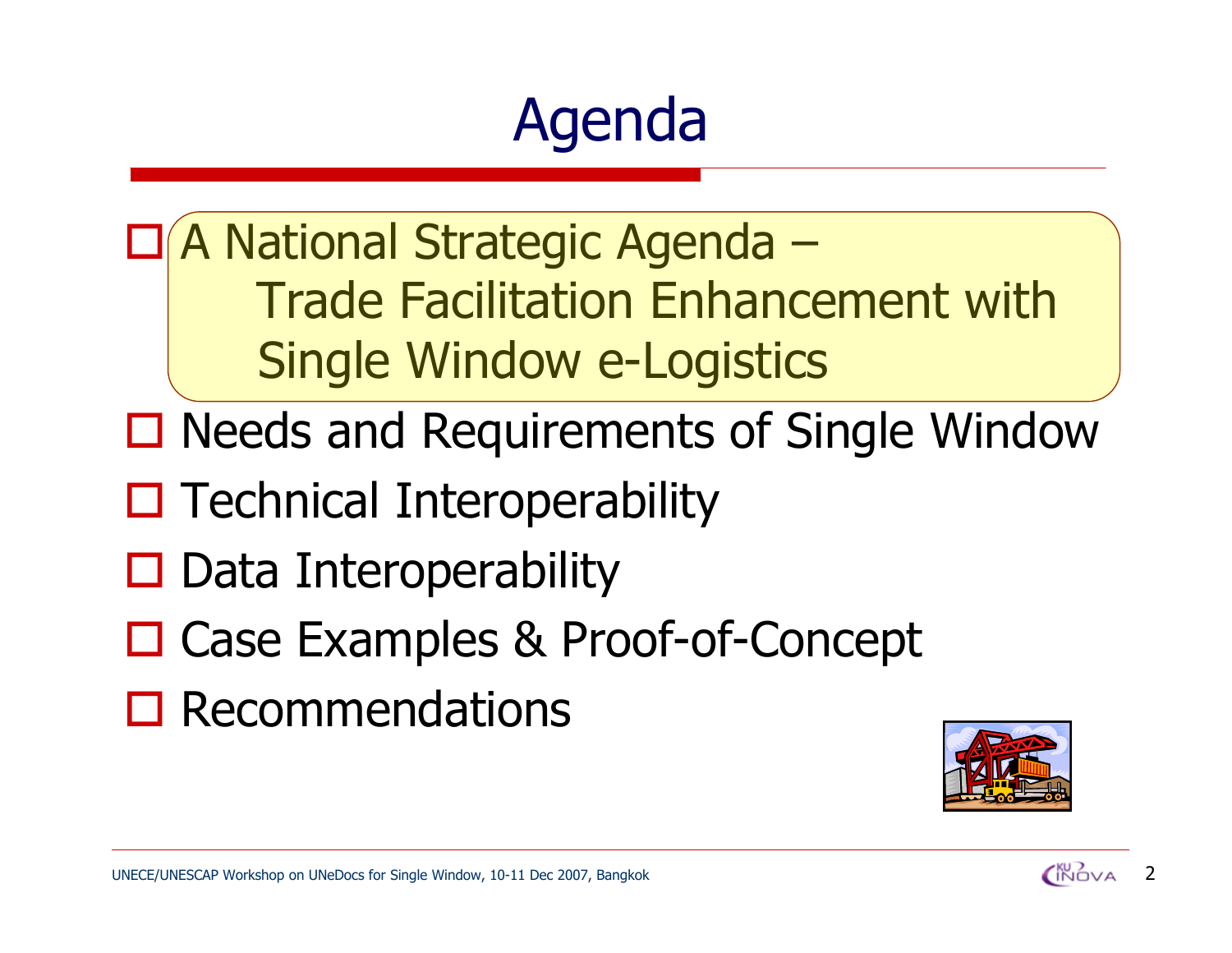#### **(updated) Logistics Development Master Plan (2007 -2011) endorsed by the Cabinet on Feb 2007**

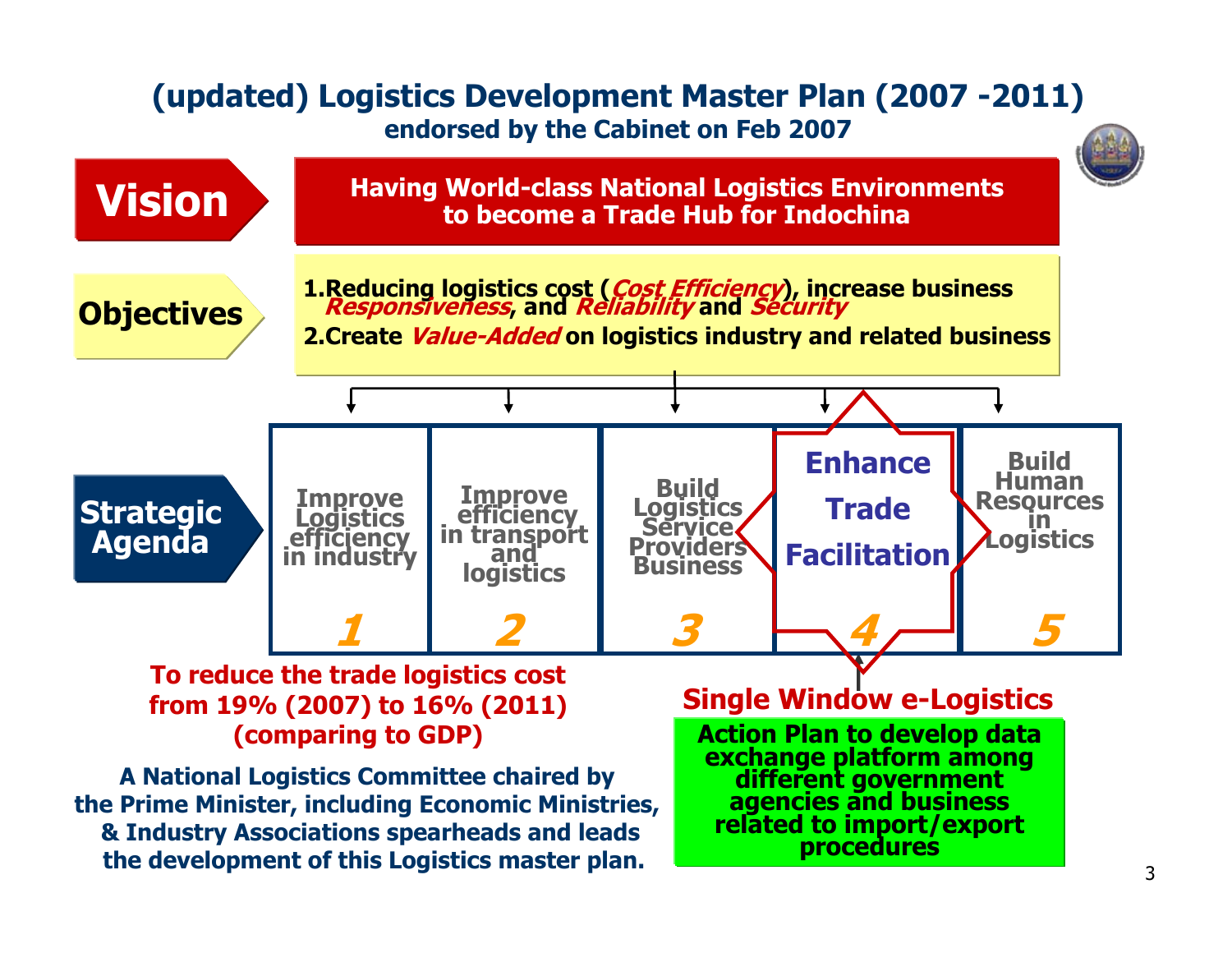### Strategic Agenda - 4 Trade Facilitation Enhancement\*



- $\Box$  Government & Private Stakeholders (e-Logistics National Sub-committee is formulated)
	- Ministry of Finance, Ministry of Commerce, Ministry of Agriculture, Ministry of Science and Technology, Ministry of ICT, Ministry of Transport, Ministry of Health, NESDB\*\*
	- **Thai Chamber of Commerce, The Federation of Thai Industries, and** Bankers Association

#### $\square$  Key Strategies

- Development of Single Window Data Entry, and National Single Window Exchange related to import/export trade and transport procedures and document requirements
- Promoting electronic transaction with e-document exchange and interoperability between G2G, G2B and B2B

□ KPI - Define common standard data set

**□ KPI** - Improve laws and regulations to enable to adopt of paperless environments.

 $\Box$  KPI – Interoperability (common open protocols)

### □ Goal: reducing numbers of days for exporting from  $24$  to 14 days by 2011 (world bank statistics)

\* as mandated by the Cabinet  $*$   $*$  NESDB = National Economic and Social Development Board

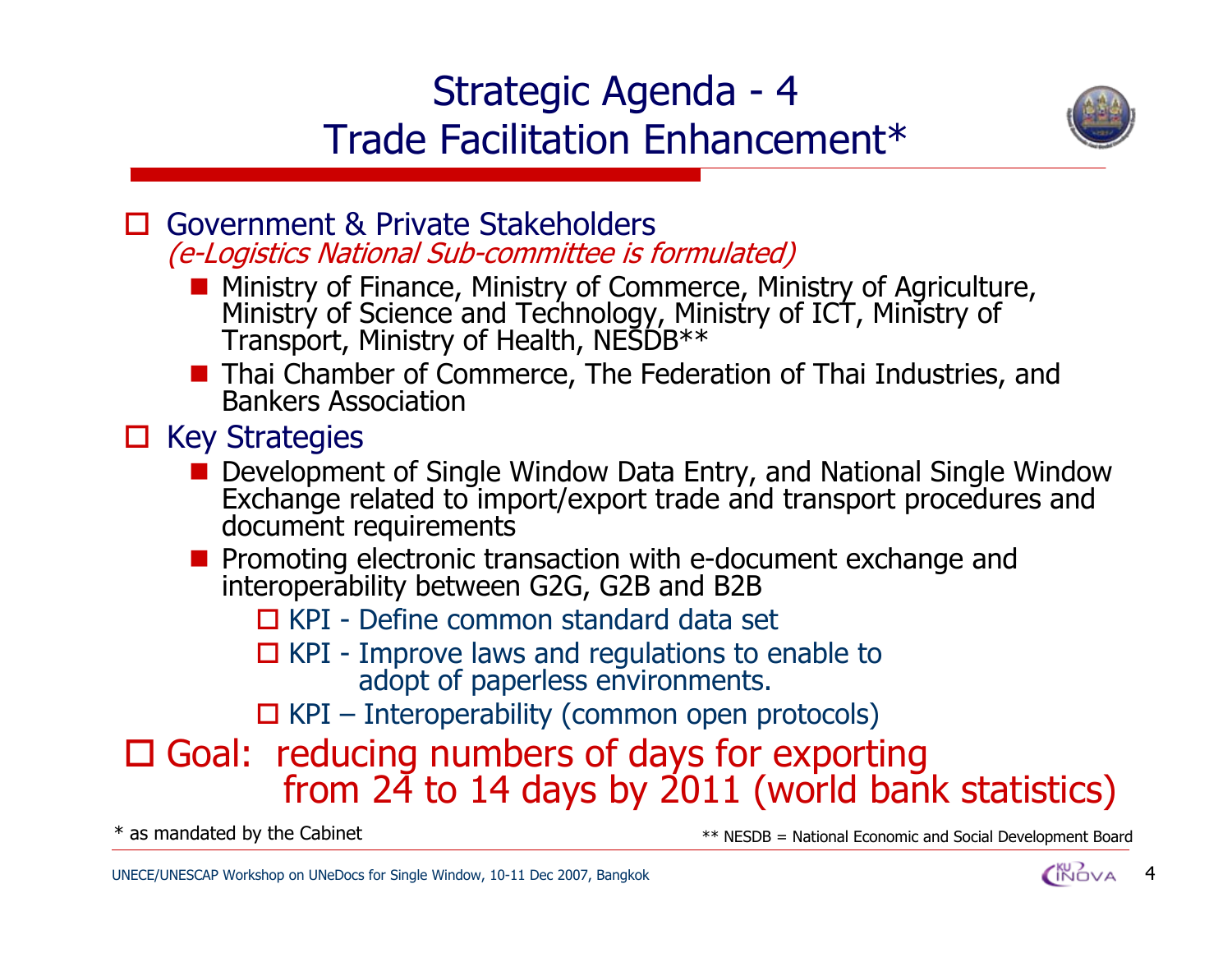# Agenda

□ A National Strategic Agenda – Trade Facilitation Enhancement with Single Window e-Logistics

Needs and Requirements of Single Window

- $\square$  Technical Interoperability
- $\square$  Data Interoperability
- □ Case Examples & Proof-of-Concept
- $\square$  Recommendations

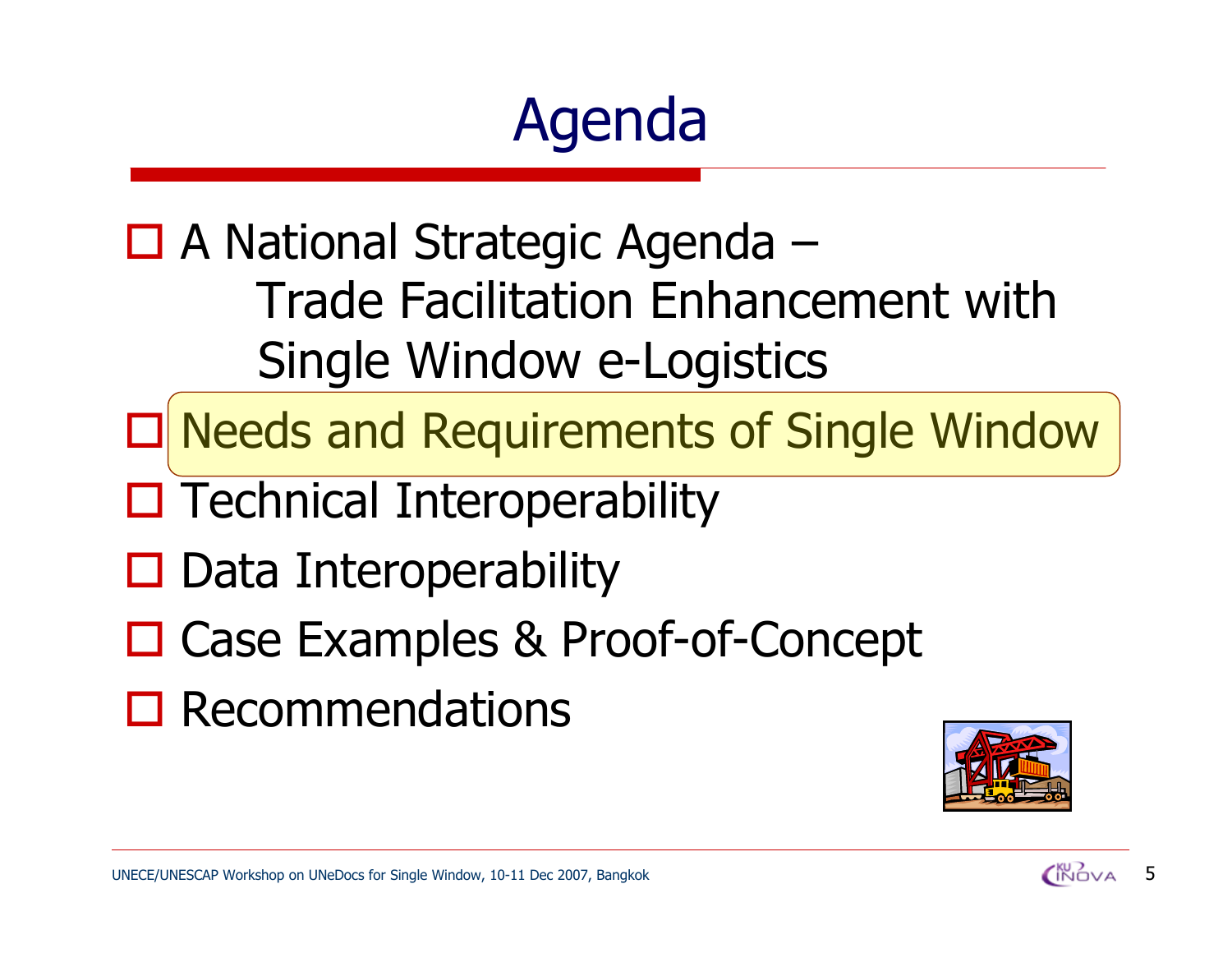### Trading Across Borders

#### Procedures and documents necessary to import and exports a standardized cargo of goods

| <b>Region or Economy</b>         | <b>Documents for export</b><br>(number) | Time for export<br>(days) | Cost to export (US\$ per<br>container) | <b>Documents for import</b><br>(number) | <b>Time for import</b><br>(days) | Cost to import (US\$ per<br>container)       |
|----------------------------------|-----------------------------------------|---------------------------|----------------------------------------|-----------------------------------------|----------------------------------|----------------------------------------------|
| <b>OECD</b>                      | 4.5                                     | 9.8                       | 905.0                                  | 5.0                                     | 10.4                             | 986.1                                        |
| Latin America &<br>Caribbean     | 7.0                                     | 22.2                      | 1,107.5                                | 7.6                                     | 25.8                             | 1,228.4                                      |
| East Asia & Pacific              | 6.9                                     | 24.5                      | 885.3                                  | 7.5                                     | 25.8                             | 1,014.5                                      |
| Middle East & North Africa       | 7.1                                     | 24.8                      | 992.2                                  | 8.0                                     | 28.7                             | 1,128.9                                      |
| Eastern Europe & Central<br>Asia | 7.0                                     | 29.3                      | 1,393.4                                | 8.3                                     | 30.8                             | 1,551.4                                      |
| South Asia                       | 8.6                                     | 32.5                      | 1,179.9                                | 9.1                                     | 32.1                             | 1,417.9                                      |
| Sub-Saharan Africa               | 8.1                                     | 356                       | 1,660.1                                | 9.0                                     | 43.7                             | 1,985.9                                      |
| Denmark                          | 4                                       | 5                         | 540                                    | 3                                       | 5                                | 540                                          |
| Estonia                          | 3                                       | 5                         | 675                                    | 4                                       | 5                                | 675                                          |
| Singapore                        | 4                                       | $\overline{5}$            | 416                                    | 4                                       | 3                                | 367                                          |
| Hong Kong, China                 | 4                                       | 6                         | 525                                    | 4                                       | 5                                | 525                                          |
| Luxembourg                       | 5                                       | 6                         | 1,250                                  | 4                                       | 6                                | 1,250                                        |
| Netherlands                      | 4                                       | 6                         | 880                                    | 5                                       | 6                                | 1,005                                        |
| <b>United States</b>             | 4                                       | 6                         | 960                                    | 5                                       | 5                                | 1,160                                        |
| Canada                           | 3                                       | 7                         | 1,385                                  | 4                                       | 11                               | 1,425                                        |
| Germany                          | 4                                       | 7                         | 740                                    | 5                                       | 7                                | 765                                          |
| Ireland                          | 4                                       | 7                         | 1,090                                  | 4                                       | 12                               | 1,139                                        |
| Norway                           | 4                                       | 7                         | 518                                    | 4                                       | $\overline{7}$                   | 468                                          |
| Austria                          | 4                                       | 8                         | 843                                    | 5                                       | 8                                | 843                                          |
| Belgium                          | 4                                       | 8                         | 1,600                                  | 5                                       | 9                                | 1,600                                        |
| Finland                          | 4                                       | 8                         | 420                                    | 5                                       | 8                                | 420                                          |
| Sweden                           | 4                                       | 8                         | 561                                    | 3                                       | 6                                | 619                                          |
| Thailand                         | 7                                       | 17 <sub>2</sub>           | 615                                    | 9                                       | 14                               | 786                                          |
| Indonesia                        | 5                                       | 21                        | 667                                    | 6                                       | 27                               | 623                                          |
| Lao PDR                          | 9                                       | 50                        | 1,750                                  | 10                                      | 50                               | 1,930                                        |
| Kazakhstan                       | 12                                      | 89                        | 2,730                                  | 14                                      | 76                               | 2,780                                        |
|                                  |                                         |                           |                                        |                                         |                                  | By World Bank www.doingbusiness.org Dec 2008 |

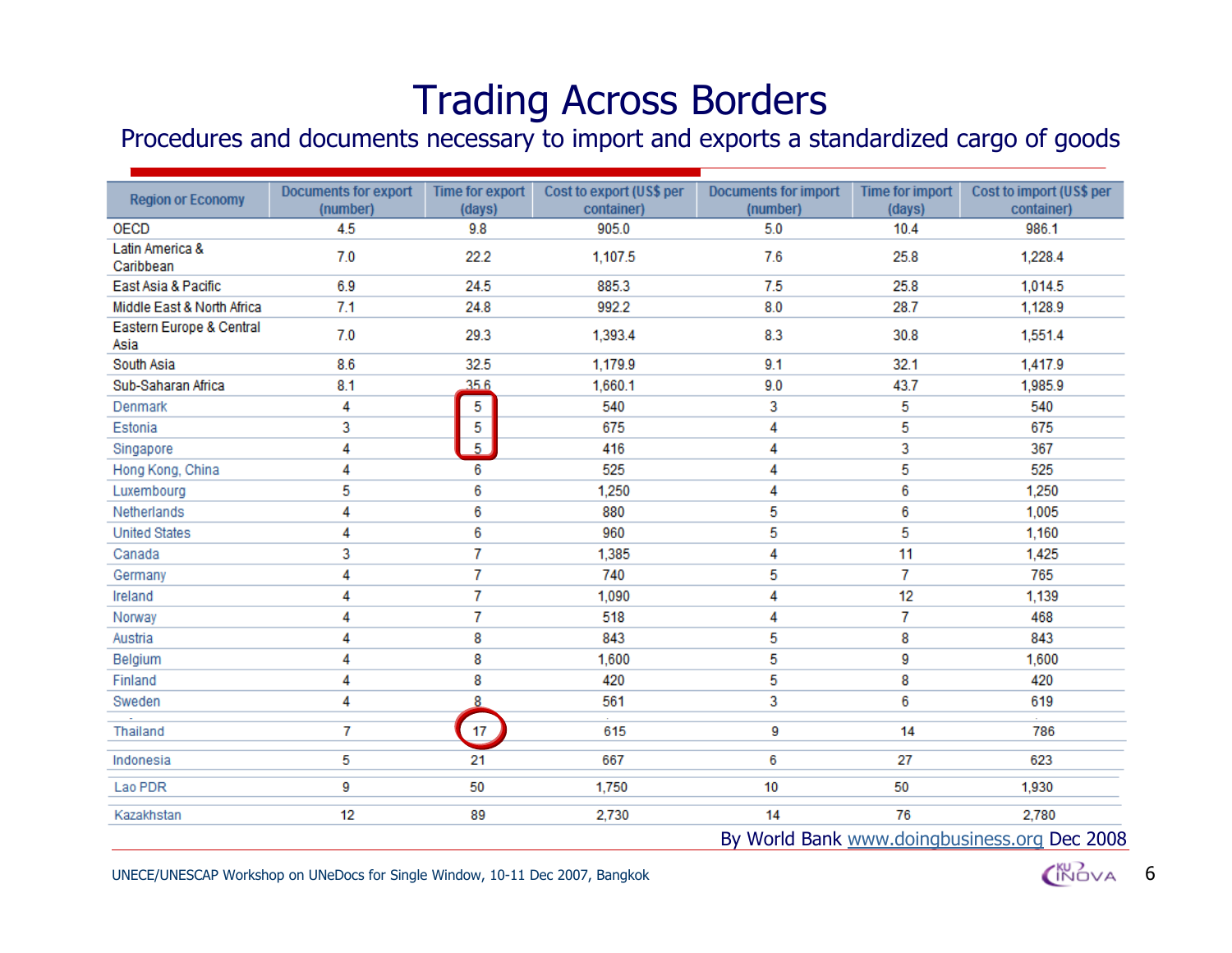# Trading across borders in Thailand

World Bank: [www.doingbusiness.org](http://www.doingbusiness.org/) - Oct 2007

| Trading Across Borders data         | <b>Doing Business</b><br>2006 | <b>Doing Business</b><br>2007 | <b>Doing Business</b><br>2008 |
|-------------------------------------|-------------------------------|-------------------------------|-------------------------------|
| Rank                                |                               | 108                           | 50                            |
| Documents for export (number)       | 9                             | 9                             |                               |
| Time for export (days)              | 24                            | 24                            | 17                            |
| Cost to export (US\$ per container) | 848                           | 848                           | 615                           |
| Documents for import (number)       | 12                            | 12                            | 9                             |
| Time for import (days)              | 22                            | 22                            | 14                            |
| Cost to import (US\$ per container) | 1042                          | 1042                          | 786                           |

**The improvement is mainly because of Thailand reforms on trade facilitation particularly by establishing single window paperless Customs operations.**

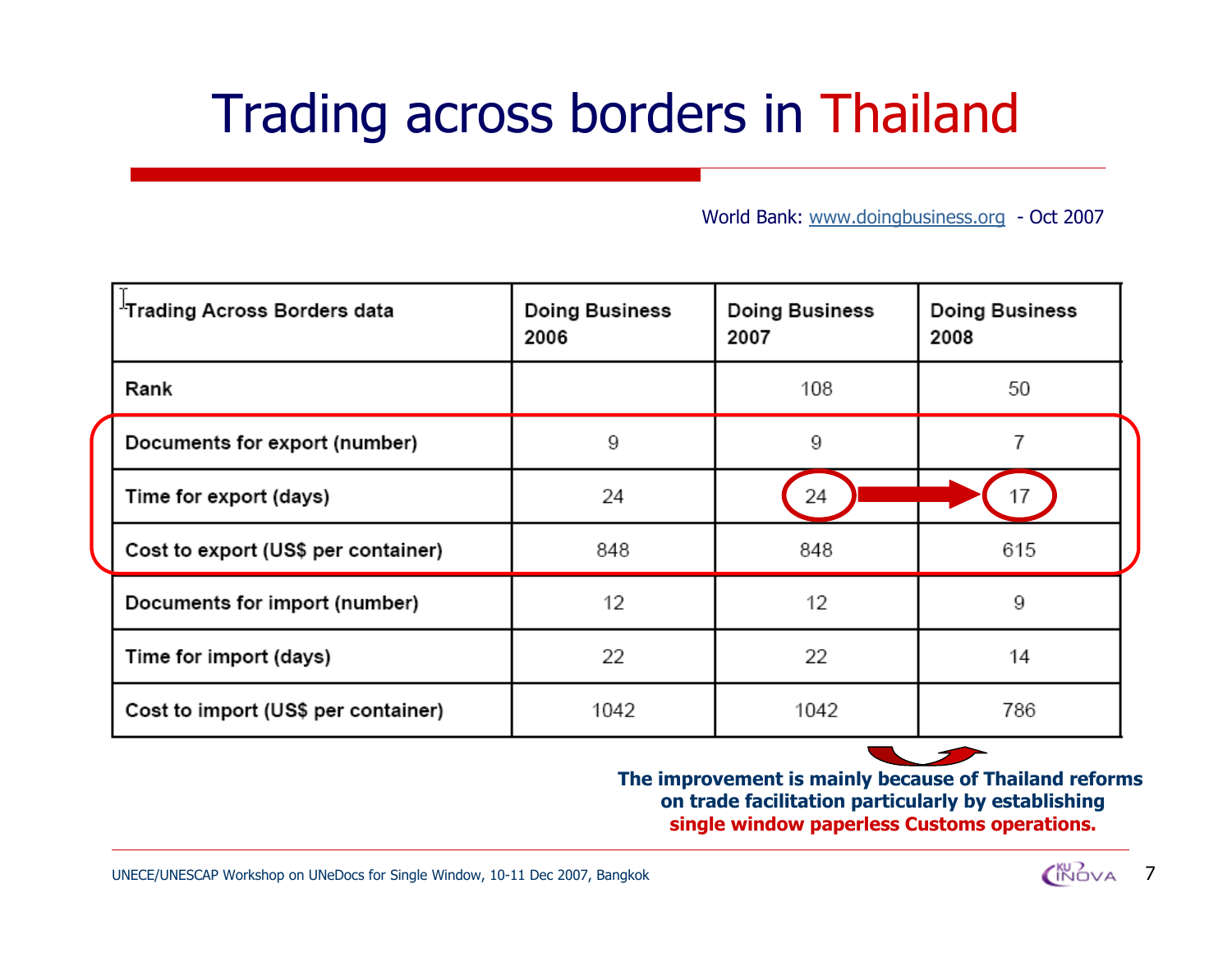### Trading across borders in Hong Kong, China

World Bank: [www.doingbusiness.org](http://www.doingbusiness.org/) - Oct 2007

| <b>Trading Across Borders data</b>  | <b>Doing Business</b><br>2006 | <b>Doing Business</b><br>2007 | <b>Doing Business</b><br>2008 |
|-------------------------------------|-------------------------------|-------------------------------|-------------------------------|
| Rank                                |                               | 3                             | 3                             |
| Documents for export (number)       | 6                             | 4                             | 4                             |
| Time for export (days)              | 13                            | 6                             | 6                             |
| Cost to export (US\$ per container) | 425                           | 525                           | 525                           |
| Documents for import (number)       | 8                             | 4                             | 4                             |
| Time for import (days)              | 16                            | 5                             | 5                             |
| Cost to import (US\$ per container) | 425                           | 525                           | 525                           |

**Hong Kong – Single Window Systems, namely**

**Digital Trade and Transportation Network (DTTN) and TradeLink**

**play an important role on this trade facilitation improvement [personal observation].**

UNECE/UNESCAP Workshop on UNeDocs for Single Window, 10-11 Dec 2007, Bangkok



8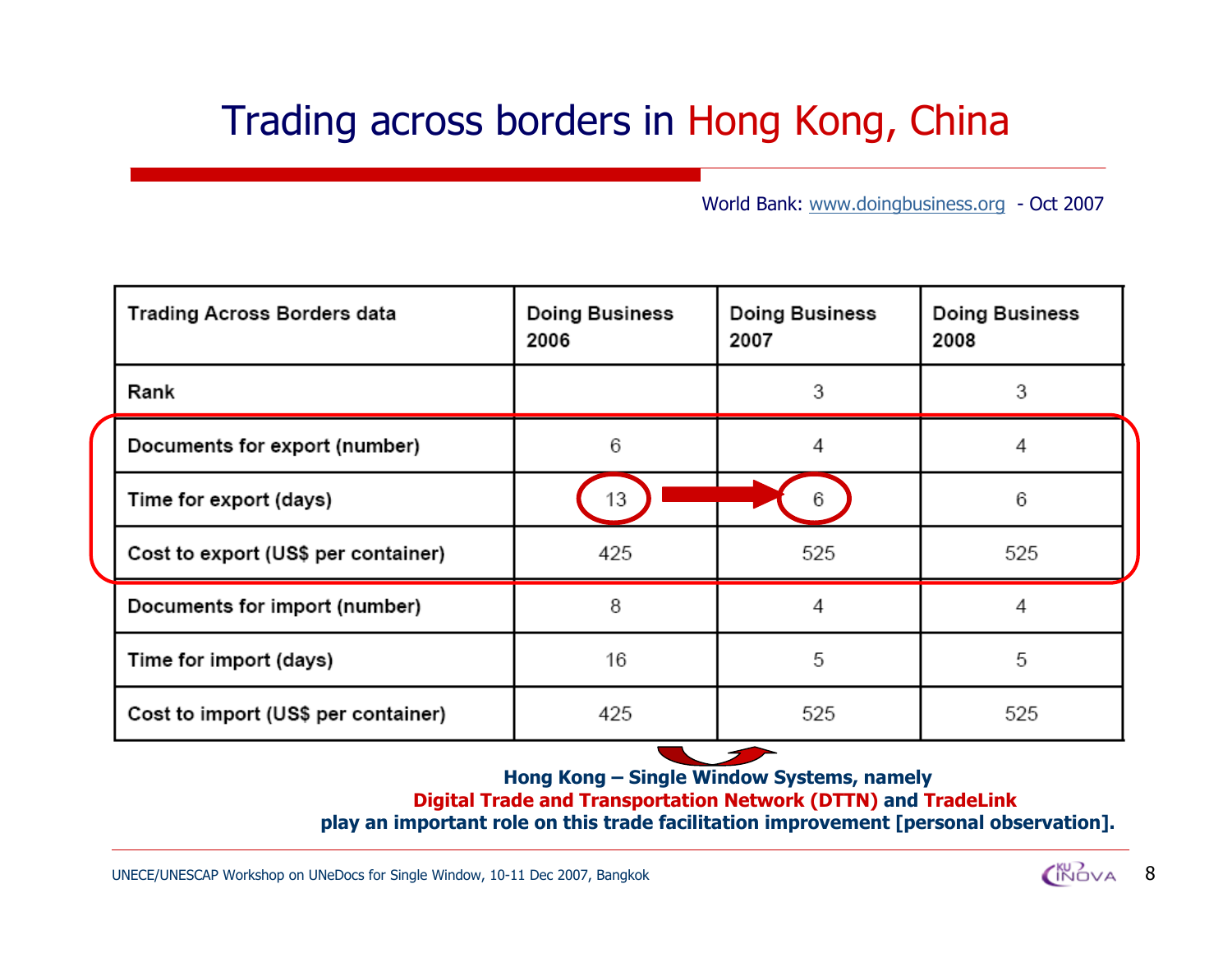#### **Time and Procedure Needed for Exportation of Frozen Shrimp from Thailand**



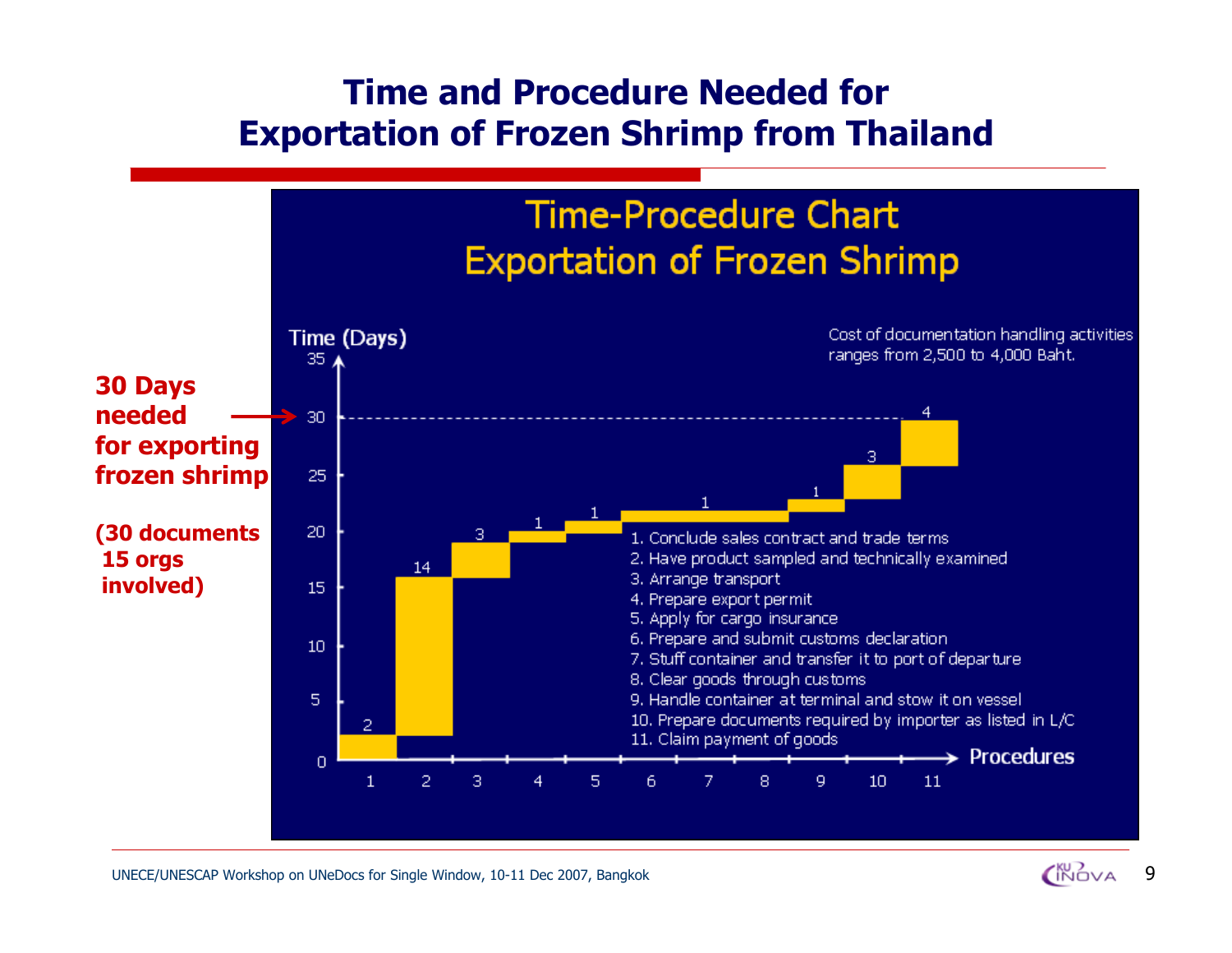## Exportation of Frozen Shrimps (Thailand) 15 Parties involved

30 documents & 788 data elements needed to be filled in $(\sim$ 6 e-docs, and most data elements are filled 30 times!)

- **1.Proforma Invoice**
- **2.Purchase Order**
- **3.Request for Sampling**
- **4.Test Report**
- **5.Shipping Particulars**
- **6.Booking Confirmation**
- **7.Inland Haulage Booking Form**
- **8.Inland Haulage Booking Confirmation**
- **9.Commercial Invoice**
- **10. Packing List**
- **11. Application Form for Import, Export, Pass Animals/Animal Remains Through Thailand (R. 1/1)**
- **12. Export License (R. 9)**
- **13. Insurance Request Form**
- **14. Cover Note**
- **15. Insurance Policy**
- **16. Export Declaration**
- **17. Goods Transition Control List**
- **18. Request for Port Entry (TKT 308.2)**
- **19. Equipment Interchange Receipt**
- **20. Container Loading List**
- **21. Manifest**
- **22. Outward Container List**
- **23. Bill of Lading**
- **24.Request for Health Certificate**
- **25. Health Certificate**
- **26.Request for C/O**
- **27. Certificate of Origin**
- **28. Halal Certificate 2**
- **29. Application for Irrecoverable Documentary Letter of Credit**
- **30. Letter of Credit**

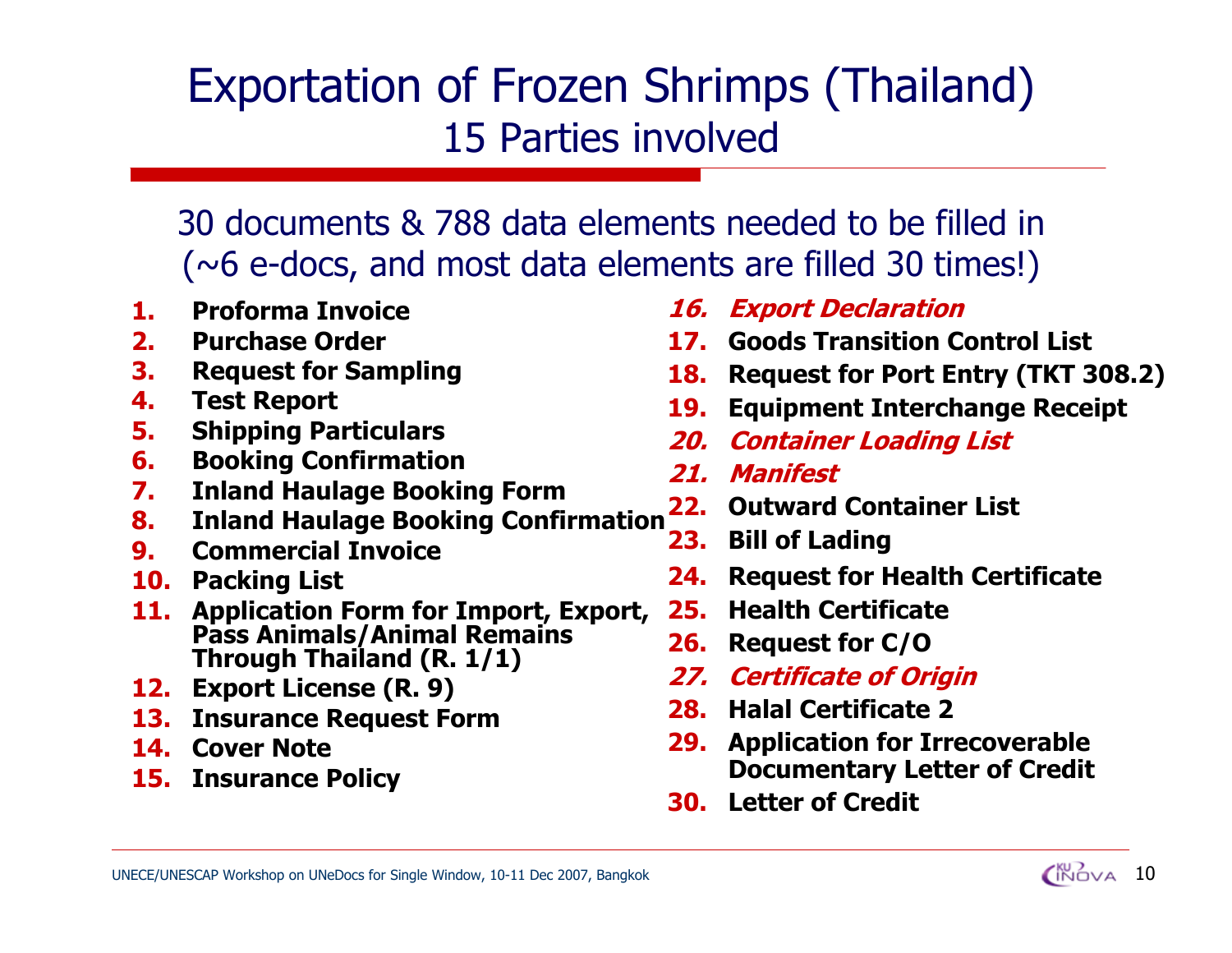# Current Situation

#### (still several islands to be gradually connected)



UNECE/UNESCAP Workshop on UNeDocs for Single Window, 10-11 Dec 2007, Bangkok 11

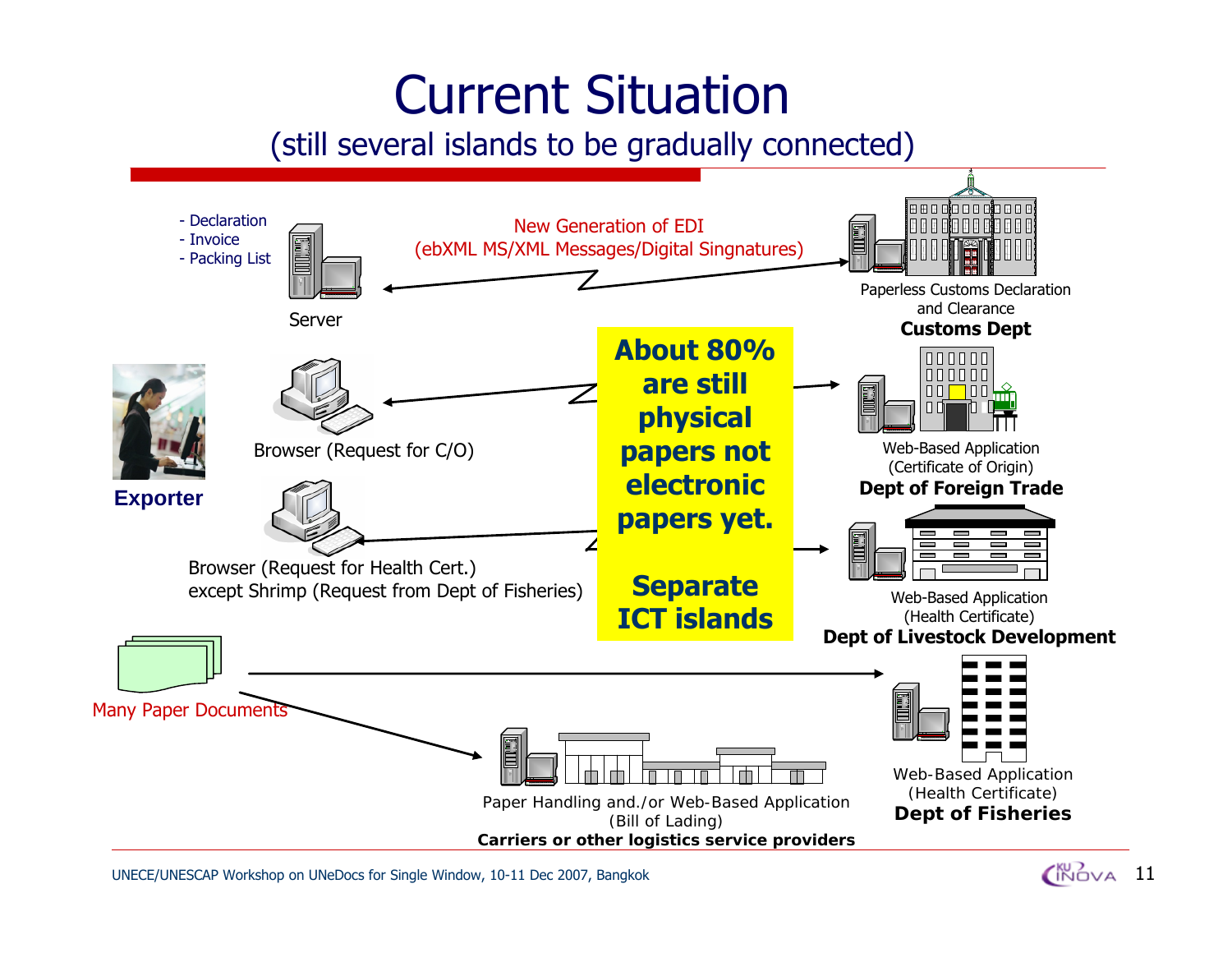# Agenda

□ A National Strategic Agenda – Trade Facilitation Enhancement with Single Window e-Logistics

- □ Needs and Requirements of Single Window
- Technical Interoperability
- $\square$  Data Interoperability
- □ Case Examples & Proof-of-Concept
- $\square$  Recommendations



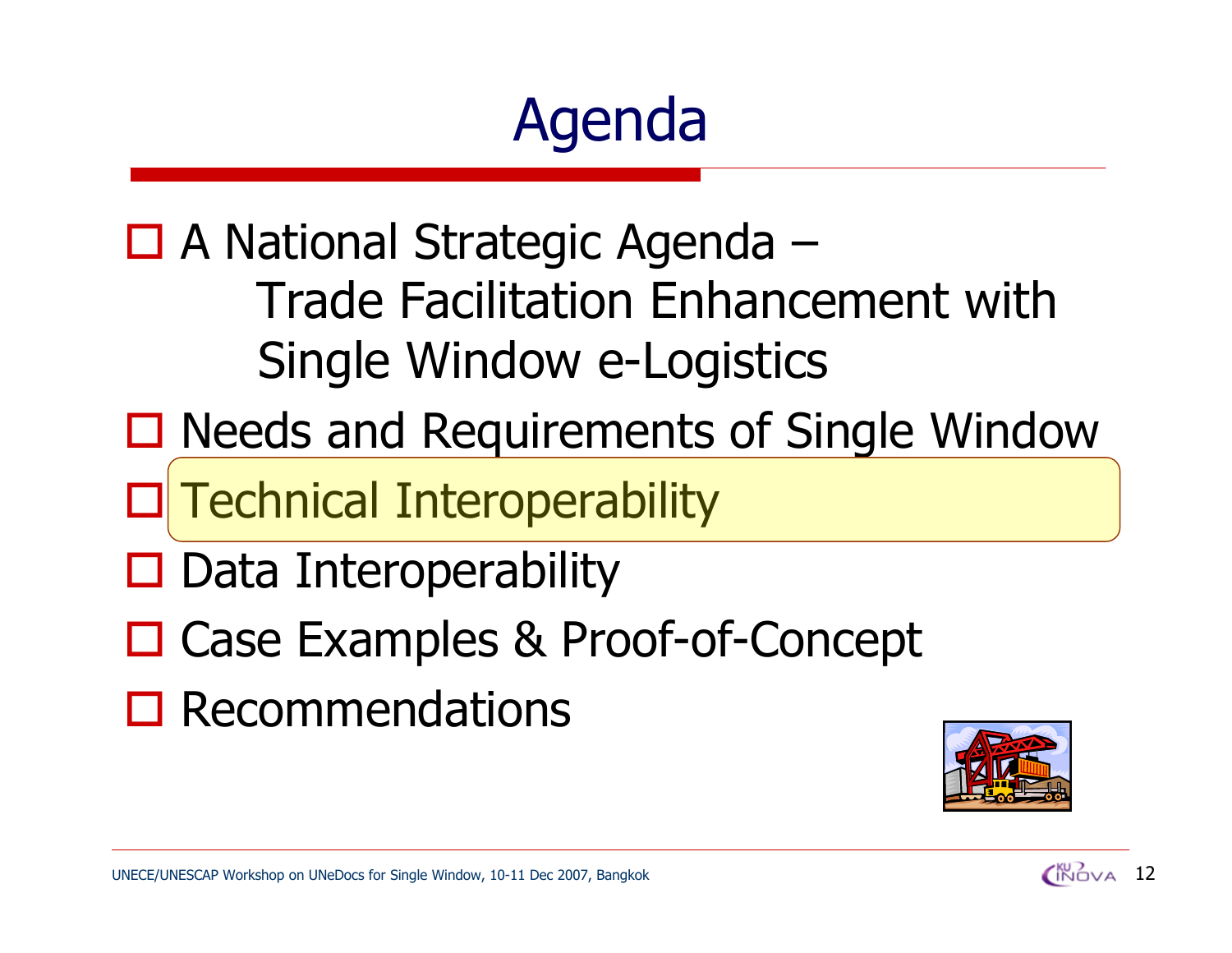Needs to expand the scope of the National Single Window as defined under ASEAN Single Window Agreement



In 2007, **Customs Department** has provided **Paperless Customs** Environmentwith e-Export, e-Import/e-Manifest/ e-Container based on ebXML Messaging Services & XML Messages,

and getting Other Government Agencies and other parties to interoperate electronically.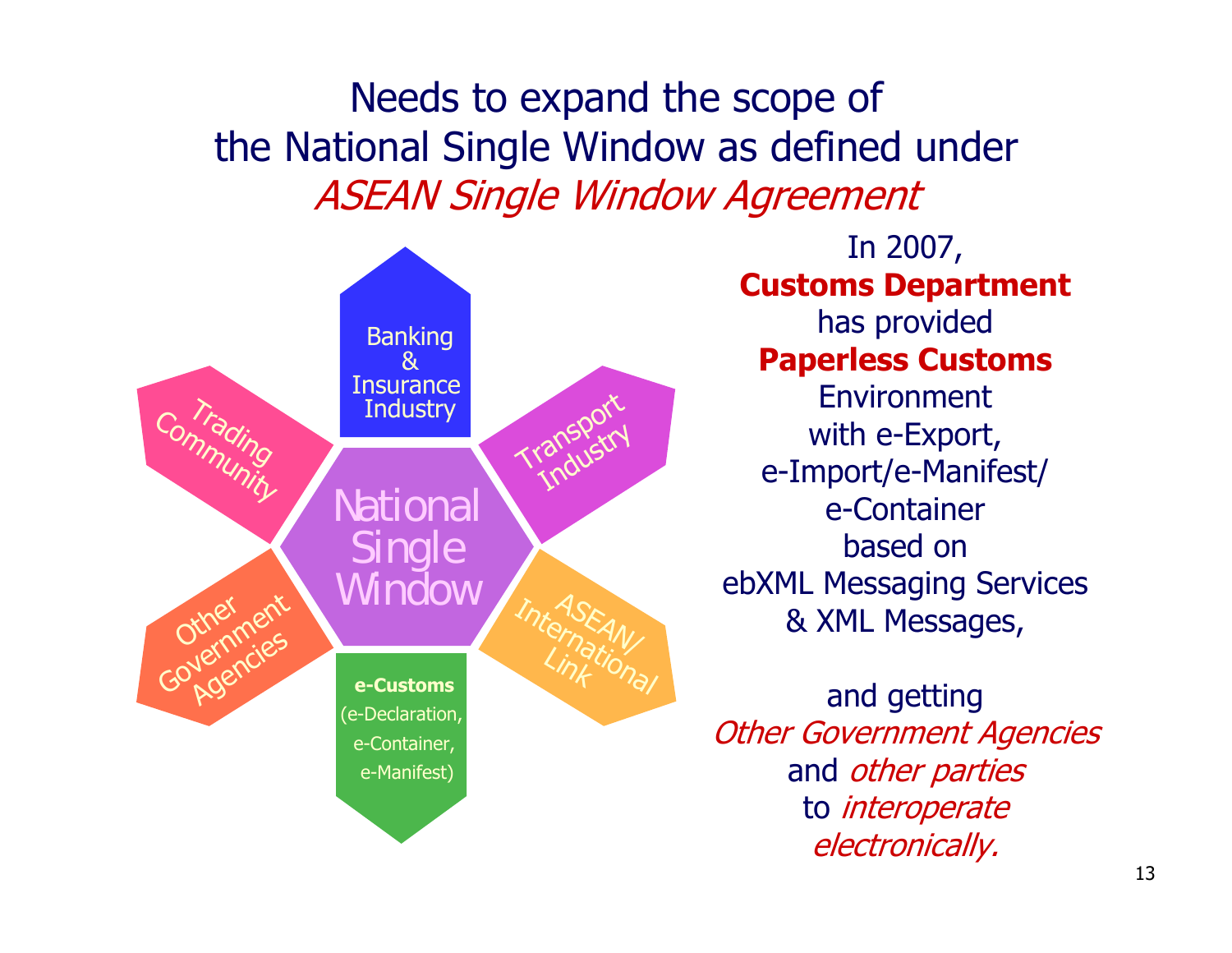### Technical Interoperability

#### based on ebXML Messaging Protocol, Digital Signature and Security Features

An ebXML Pilot Project since 2003 - replacing 2 dump terminals connecting with 2 leased lines to 2 different freight forwarders by only one Internet line without any data elements re-keyed.

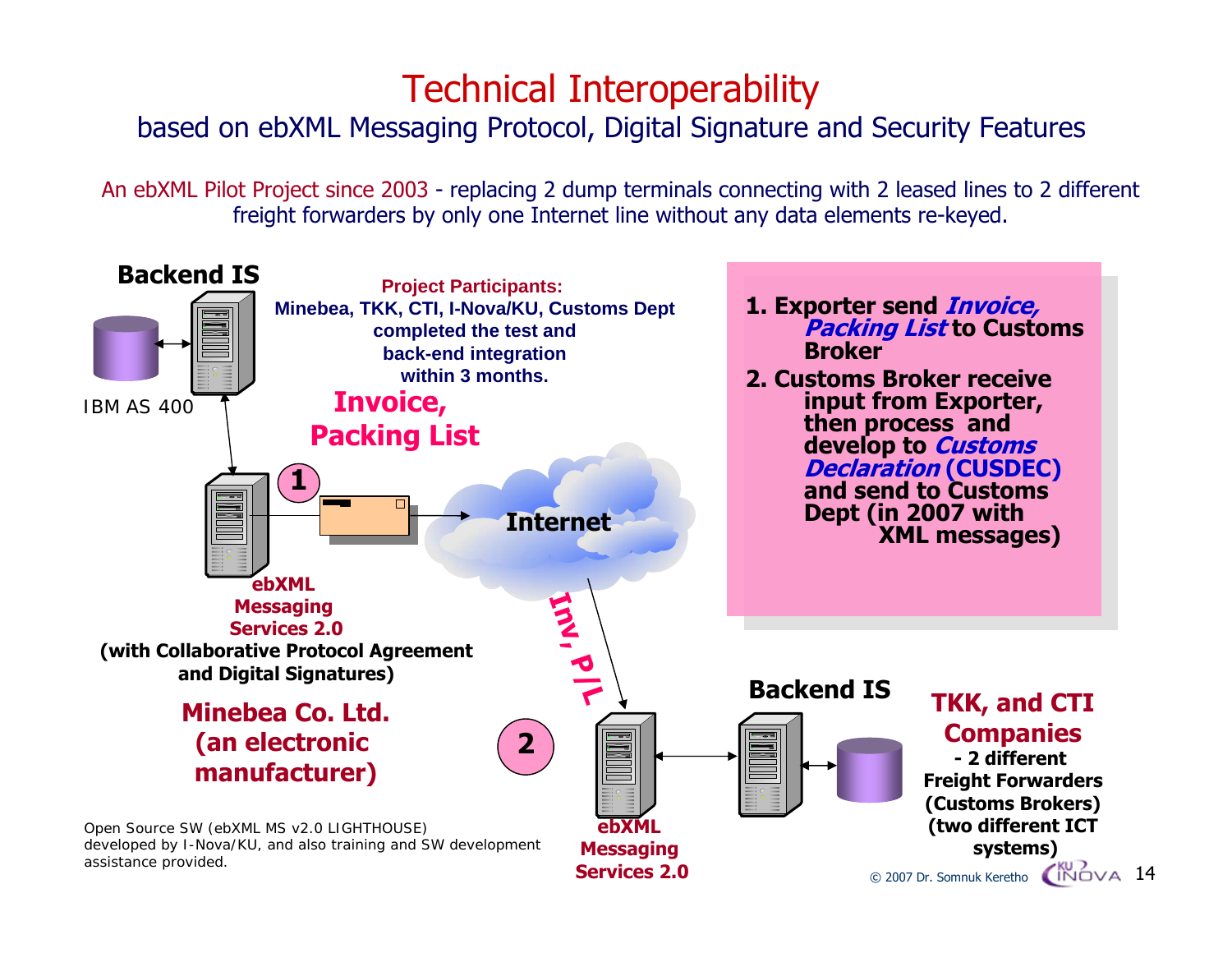

ebMS = ebXML Messaging Services, an open protocol for secured technical interoperability. 15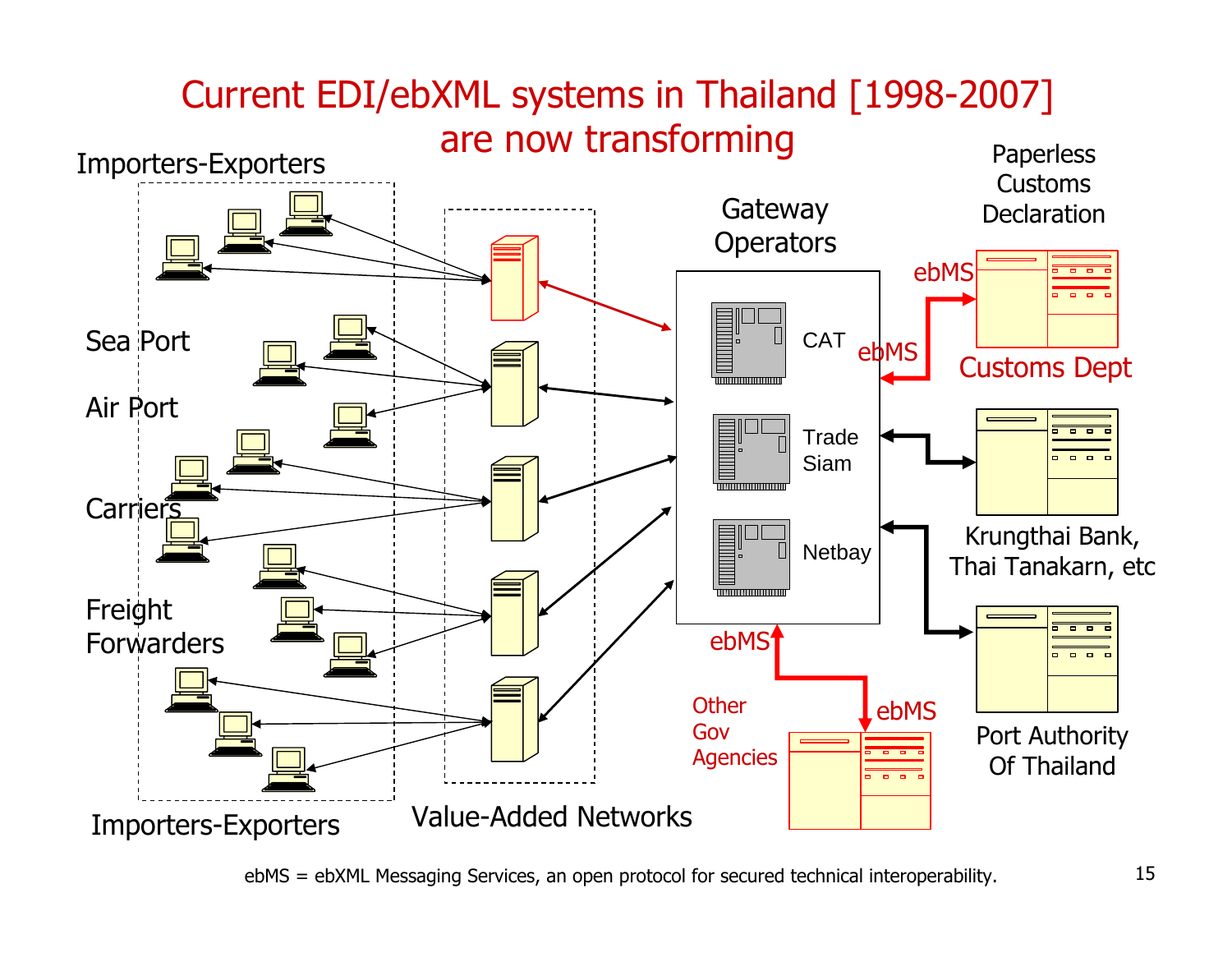### National Single Window Vision (gradually expand its scope)



UNECE/UNESCAP Workshop on UNeDocs for Single Window, 10-11 Dec 2007, Bangkok

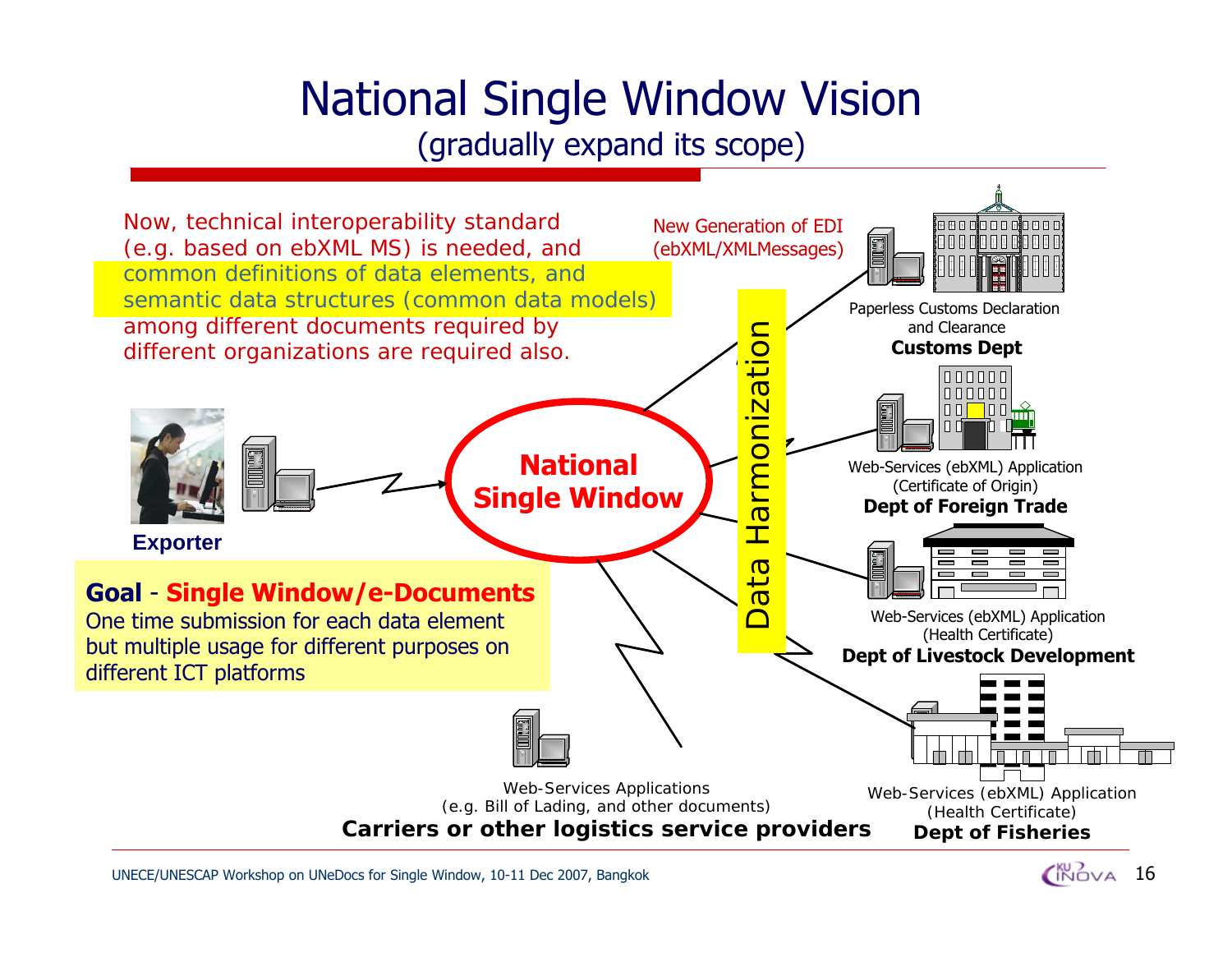# Agenda

□ A National Strategic Agenda – Trade Facilitation Enhancement with Single Window e-Logistics

□ Needs and Requirements of Single Window

 $\square$  Technical Interoperability

 $\Box$ Data Interoperability

- □ Case Examples & Proof-of-Concept
- $\square$  Recommendations



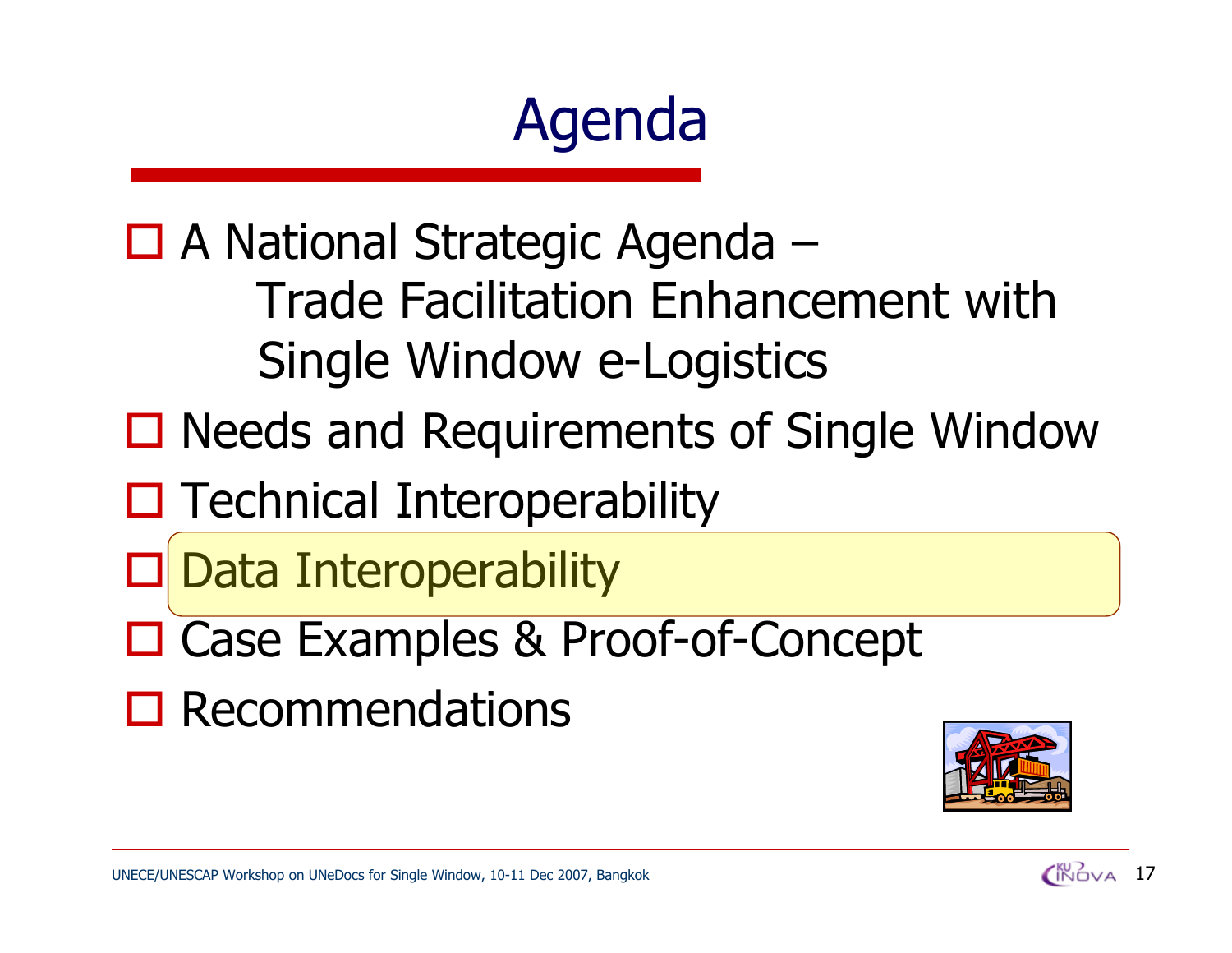# Step by Step Path to Single Window



UNECE/UNESCAP Workshop on UNeDocs for Single Window, 10-11 Dec 2007, Bangkok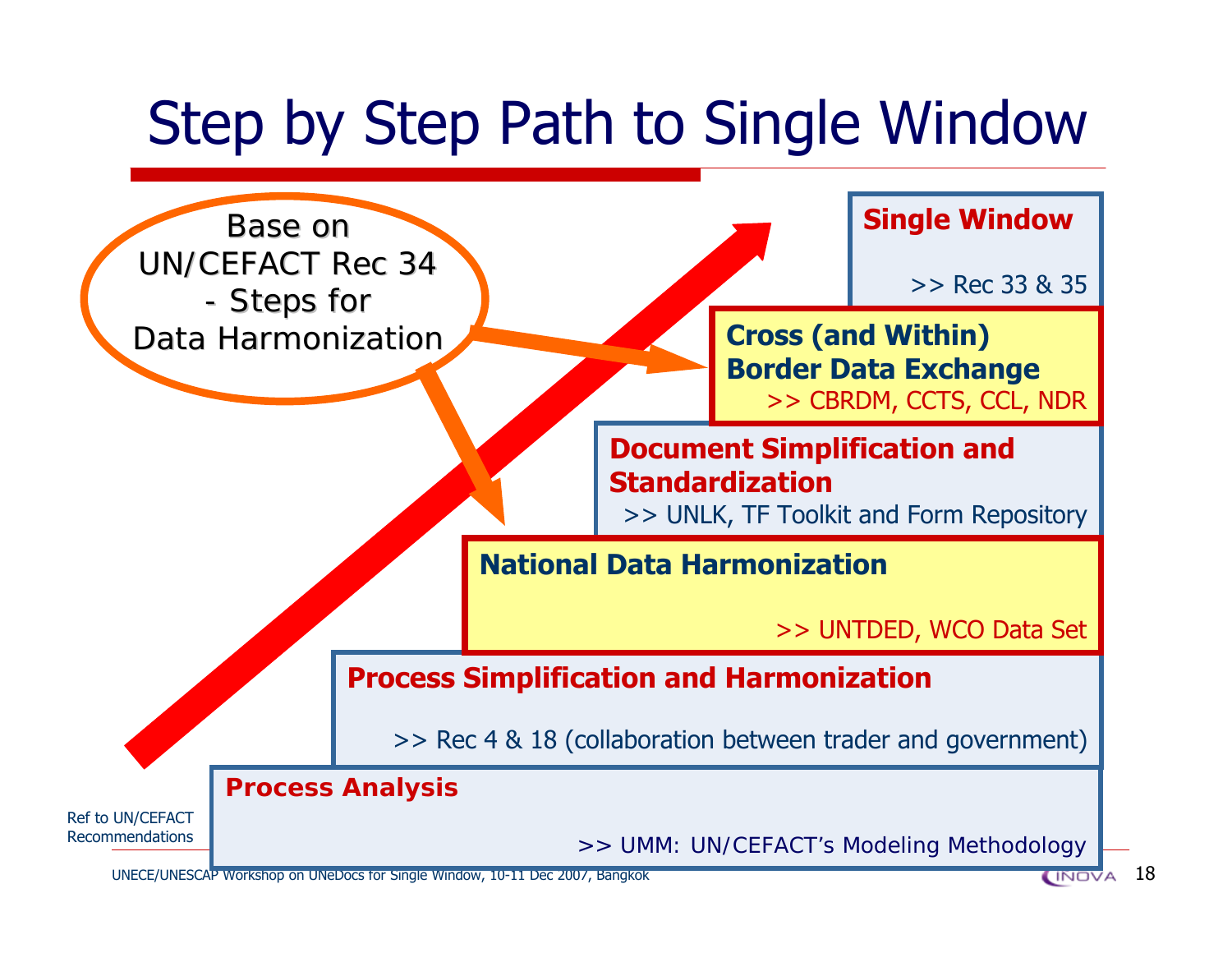### Capture business processes to identify information flow and extract data elements from each document



UNECE/UNESCAP Workshop on UNeDocs for Single Window, 10-11 Dec 2007, Bangkok

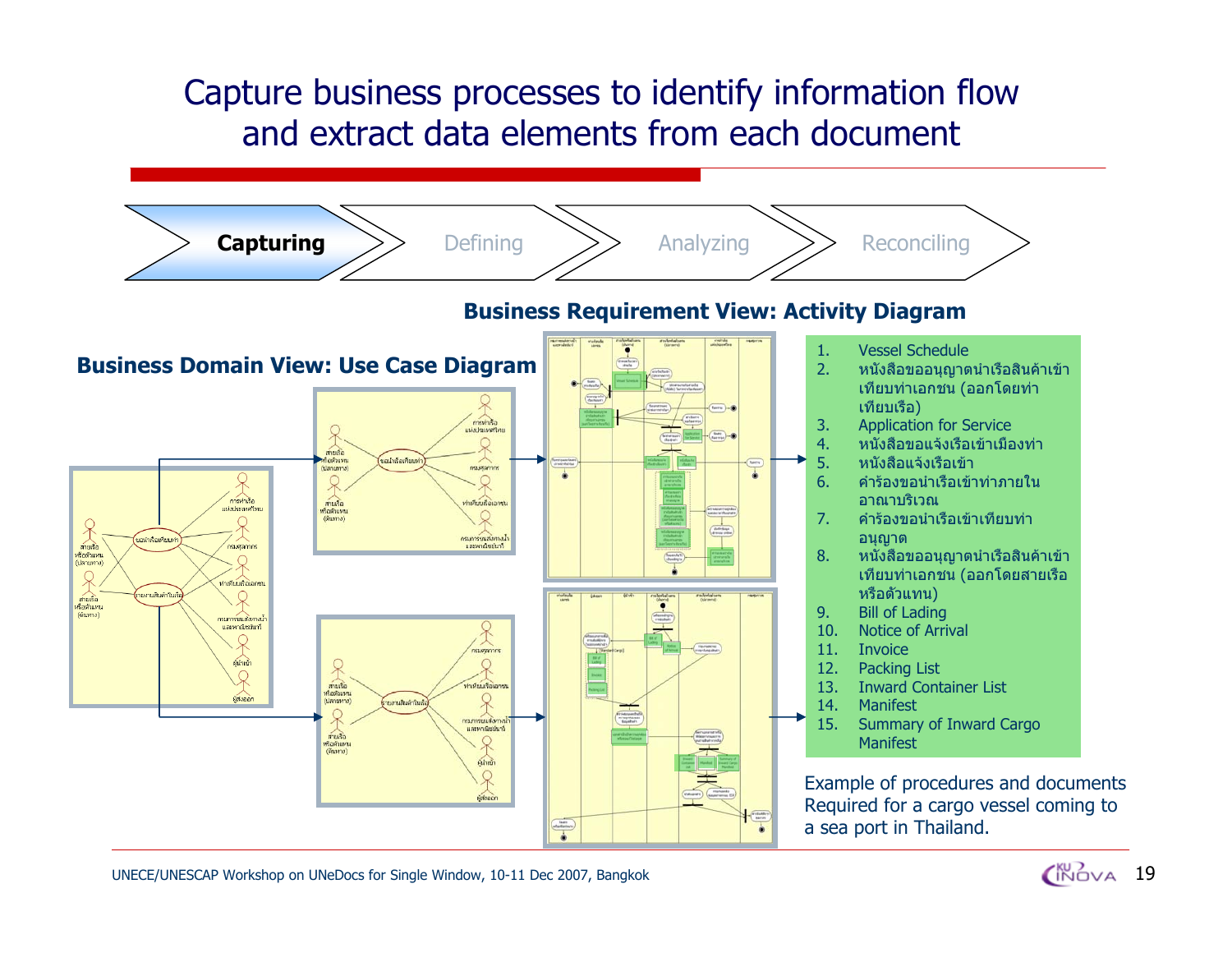### Define each collected data element against WCO Data Set/UNTDED/other relevant standards

|                              | Capturing     |                                                             | <b>Defining</b><br>Analyzing                                                                               |                |                             | Reconciling                                                                                                                                           |
|------------------------------|---------------|-------------------------------------------------------------|------------------------------------------------------------------------------------------------------------|----------------|-----------------------------|-------------------------------------------------------------------------------------------------------------------------------------------------------|
| <b>Required Data Element</b> | <b>WCO ID</b> | <b>WCO Name</b>                                             | <b>WCO Definition</b>                                                                                      | <b>TDED ID</b> | <b>TDED (Old) Name</b>      | <b>TDED Definition</b>                                                                                                                                |
| Reference No.                |               |                                                             |                                                                                                            | 1004           | Document/message<br>Inumber | Reference number identifying specific<br>idocument                                                                                                    |
| Date of issue                |               |                                                             |                                                                                                            | 2007           | Document date               | .<br>Date that a document was issued and when<br>approprite signed or otherwise authenticated                                                         |
| Carrier                      | 049           | Carrier - name                                              | Name of party providing the transport of<br>goods between named points                                     |                |                             |                                                                                                                                                       |
| Carrier's Agent              | 060           | Agent - name                                                | Name of a party authorized to act on behalf<br>of another party                                            |                |                             |                                                                                                                                                       |
| Address                      | 060           |                                                             | Address of a party authorized to act on<br>behalf of another party                                         |                |                             |                                                                                                                                                       |
| Inward Container List for    | 160           | Identification of means of<br>transport crossing the border | Name to identify the means of transport used<br>in crossing the border                                     |                |                             |                                                                                                                                                       |
| Voy                          | 149           | Conveyance reference<br>number                              | To identify a journey of a means of transport,<br>for example voyage number, flight number,<br>trip number |                |                             |                                                                                                                                                       |
| โเที่ยววันที่                | 158           | Departure date and time                                     | Date and time of departure of the means of<br>transport                                                    |                |                             |                                                                                                                                                       |
| เครื่องหมาย/เลขหมาย          | 159           | Equipment identification<br>number                          | Marks (letters and/or numbers) which identify<br>equipment e.g. unit load device                           |                |                             |                                                                                                                                                       |
| Item                         | 006           | Sequence number                                             | Number indicating the position in a sequence                                                               |                |                             |                                                                                                                                                       |
| Type                         | 152           | Equipment size and type<br>lidentification                  | Code specifying the characteristics, i.e. size<br>and type of a piece of transport equipment.              |                |                             |                                                                                                                                                       |
| Size                         | 152           | Equipment size and type<br>identification                   | Code specifying the characteristics, i.e. size<br>and type of a piece of transport equipment               |                |                             |                                                                                                                                                       |
| Consignee (ตัวแทนเรือ)       | 051           | Consignee name                                              | Name of party to which goods are consigned                                                                 |                |                             |                                                                                                                                                       |
| Gross Weight                 |               |                                                             |                                                                                                            | 6294           | Container gross<br>weight   | Weight (mass) of transport equipment, such<br>as container or similar unit load device, with<br>goods, including packing and carrier's  <br>equipment |
| <b>Status</b>                |               |                                                             |                                                                                                            | 8168           | Container/package<br>status | Free format text specifying how full a piece<br>of transport equipment is                                                                             |
| ∣หมายเหตุ                    | 105           | <b>Free Text</b>                                            | Free text field available to the message<br>sender for information                                         |                |                             |                                                                                                                                                       |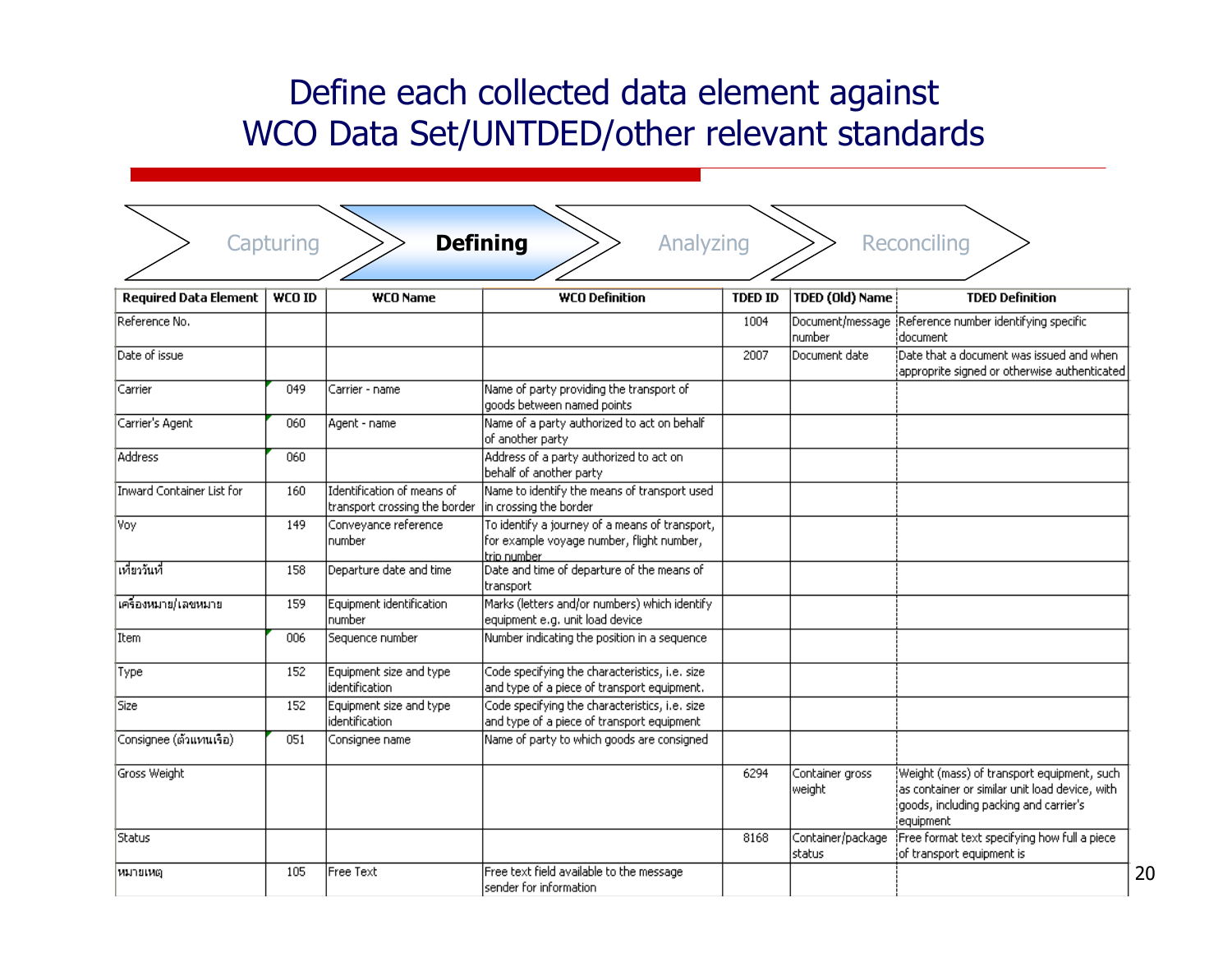#### **WCO Data Set for V2.0 of WCO Customs Data Model**

|        |                                                          | <b>WCO</b> details                                                                                                                                                         |                                                                |      | <b>UNTDED</b> details                                                    |                |                          |    |      |               |      |   |                | Usage indicators for the WCO Customs Data Model |                |              |            |              |                |    |     |             |            |     |               |                  | <b>WCO</b> details              |                                  |
|--------|----------------------------------------------------------|----------------------------------------------------------------------------------------------------------------------------------------------------------------------------|----------------------------------------------------------------|------|--------------------------------------------------------------------------|----------------|--------------------------|----|------|---------------|------|---|----------------|-------------------------------------------------|----------------|--------------|------------|--------------|----------------|----|-----|-------------|------------|-----|---------------|------------------|---------------------------------|----------------------------------|
|        |                                                          |                                                                                                                                                                            |                                                                |      |                                                                          |                | IM1                      |    | IM12 |               | IM22 |   | EX1            |                                                 | EX12           |              | EX22       |              | CRI            |    | CRE | COMV        |            | TRT |               |                  |                                 |                                  |
| WCO ID | Namo                                                     | Definition                                                                                                                                                                 | Data model classes                                             | UID  | Name                                                                     |                | <b>Net One</b>           |    | Öö.  | <b>Street</b> | Oes  |   |                |                                                 | On:            |              | Stat. Occ. | <b>Rited</b> | One            |    | Öcc | <b>Mark</b> | <b>CVN</b> |     | On.           | <b>Format</b>    | Code remarks                    | Synonyms                         |
| 001    | Declaration name.<br>baba:                               | Code specifying the name of a<br>document.                                                                                                                                 | Declaration                                                    |      | 1001 Document Type Code                                                  | м              | ٠                        | м  | 1    | м             |      | M |                | м                                               | 1              | м            | 1          | м            | $\mathbf{1}$   | м  |     | м           |            | м   | 1             | an.3             | <b>EDIFACT codes</b>            |                                  |
| 002    | Declaration reference                                    | Reference number identifying a                                                                                                                                             | Declaration                                                    |      | 1004 Document Identifier                                                 | M              |                          | м  |      | M             |      | M | 1              | M                                               | 1              | м            | ٠          | м            | ٠              | м  |     | м           |            | и   | 1             | an.35            |                                 |                                  |
| 003    | umber<br>Additional document                             | pecific document.<br>Identifier of a document providing                                                                                                                    | dditionalDocument                                              |      | 1004 Document Identifier                                                 | c              |                          | c  |      | c             |      | c | 1              | c                                               | 1              | c            | 1          |              |                | c  |     | c           |            | с   |               | an.38            |                                 |                                  |
| 004    | eterence number<br>teservation No. of<br>shipment        | dditional information.<br>Reference number assigned by a<br>carrier or its agent to identify a                                                                             | Consignment                                                    | 1016 | Consignment CarrietAss<br>igned.identifier                               |                |                          |    |      |               |      | c | -1             |                                                 |                |              |            |              |                |    |     |             |            |     |               | an. 30           |                                 | Booking reference<br>number      |
| 005    | ype of Invoice, coded                                    | specific consignment.<br>Code specifying the type of an                                                                                                                    | Invoice                                                        |      | 1001 Document Type Code                                                  | c              | ٠                        |    |      | c             | ń    | с |                |                                                 |                | c            | ÷          |              |                |    |     |             |            |     |               | an.3             | <b>EDIFACT codes</b>            |                                  |
|        |                                                          | invoice.                                                                                                                                                                   | Consignment                                                    |      |                                                                          |                |                          |    |      |               |      |   |                |                                                 |                |              |            |              |                |    |     |             |            |     |               |                  |                                 |                                  |
| 008    | Sequence number                                          | Number indicating the position in a<br>sequence.                                                                                                                           | consignmentitem<br>metiabooDamoteu:<br>GoodsShipment<br>asionn | 1060 | Seguence.<br>Position.identifier                                         | м              |                          | м  |      | м             | 1    | м | $\mathbf{1}$   | м                                               | 1              | м            | 1          | c            | 1              | c  |     |             |            | c   | 1             | n.8              |                                 | invoice sequence<br><b>umber</b> |
| 007    | Previous Customs<br>document number                      | The number of a previous Customs<br><b>Socument</b>                                                                                                                        | Previous Customs Document                                      |      | 1004 Document Identifier                                                 | c              | ٠                        | C. | 1    | c             | ٠    | c | 1              | c                                               | -1             | c            | ٠          | c            | $\mathbf{1}$   | c  | ×   | c           |            | с   | 1             | an.35            |                                 | Internal transaction<br>umber    |
| 008    | Export classification<br>tedmun lorinos                  | Export licence classification for<br>control purposes, for example as per<br>the Wassensar agreement<br>concerning trade in weapons and<br>dual-use goods and technologies | Commodity                                                      |      | 1154 Reference.identifier                                                |                |                          |    |      |               |      | с | -1             |                                                 |                |              |            |              |                |    |     |             |            |     |               | an.5             | Wassensar codes                 |                                  |
| 009    | <b>Trader reference</b>                                  | Reference assigned by a trader to a<br>declaration.                                                                                                                        | UCR                                                            |      | <b>CustomsDeclarationDoc</b><br>1097 ument.TradenAssigned.t<br>dentifier | c              |                          | C. | 1    | c             |      | c | л.             | c                                               | 1              | c            |            | c            |                | C. |     | c           |            |     |               | an.35            |                                 |                                  |
| 010    | Ships stay reference                                     | identifier of the stay of a means of<br>transport in a port or airport.                                                                                                    | <b>BorderTransportMeans</b>                                    | 1003 | FransportMeans.Stay.Id<br>entitler                                       |                |                          |    |      |               |      |   |                |                                                 |                |              |            | c            | 1              | c  | ٠   | c           |            |     |               | an.35            |                                 | Call reference number            |
| 011    | Sarrier solit<br>consignment indicator                   | ndication assigned by the carrier for<br>schloed of a spit consignment.                                                                                                    | Consignment                                                    | 1103 | spillConsignment Carrie<br>rAssigned.ldentifier                          |                |                          |    |      |               |      |   |                |                                                 |                |              |            | C.           |                | c  |     |             |            |     |               | mt               | $0 = no, 1 = yes$               |                                  |
| 012    | Invoice line number                                      | To identify a line of a document.                                                                                                                                          | InvolceLine                                                    |      | 1156 DocumentLine.klentifer                                              | c.             | $\overline{\phantom{a}}$ |    |      | c             |      | c | $\blacksquare$ |                                                 |                |              |            |              |                |    |     |             |            |     |               | n.A              |                                 |                                  |
| 013    | Number of loading lists                                  | The number of loading lists,<br>nanifesta or similar documents.                                                                                                            | Declaration                                                    |      | 6061 Quartity Quartity                                                   | c              | ×                        |    |      |               |      | c | -1             |                                                 |                |              |            |              |                |    |     |             |            |     |               | n. 8             |                                 |                                  |
| 014    | wyment reference<br>number                               | Reference number specifying a<br>payment of a duty or tax.                                                                                                                 | Paymont                                                        |      | 1168 Tax.Payment.Identifier                                              | c              | ٠                        | c  | 1    | c             | f,   | c | 1              |                                                 |                | c            | 1          |              |                |    |     |             |            |     |               | an.20            |                                 |                                  |
| 015    | ranaport document<br>number                              | Reference number to identity a<br>document evidencing a transport<br>ontract.                                                                                              | TransportContractDocument                                      |      | 1004 Document Identifier                                                 | $\mathbb{C}$ . |                          | c  | 1    | c             |      | c |                |                                                 |                |              |            | c            |                | c  |     |             |            |     |               | an.35            |                                 |                                  |
| 016    | Inque consignment<br>teference number                    | Unique number assigned to goods,<br>both for import and export                                                                                                             | UCR                                                            |      | 1202 Consignment Identifier                                              | c              |                          | с  |      | c             |      | Ć |                | c                                               |                | c            |            | с            |                | c  |     |             |            | с   | ٠             | an.35            | WCO (ISO15459) or<br>tnsteviup: |                                  |
| 017    | <i><b>Jessage function</b></i><br>babo:                  | Code indicating the function of a<br>document.                                                                                                                             | Declaration                                                    | 1225 | Document Function Cod                                                    | c              |                          | с  |      | c             |      | c |                | c                                               | 1              | c            |            | c            | 1              | c  |     | c           |            | с   | 1             | $n_{-2}$         | <b>EDIFACT codes</b>            |                                  |
| 018    | Invoice number                                           | Reference number to identity an<br>nvoice.                                                                                                                                 | asionn                                                         |      | 1004 Document Identifier                                                 | c              |                          | с  |      | c             |      | с | -1             | c                                               | -1             | c            |            |              |                |    |     |             |            |     |               | an.35            |                                 |                                  |
| 019    | Document/inessage<br>status, coded                       | Code specifying the status of a<br>document.                                                                                                                               | Declaration                                                    |      | 1373 Document Status Code                                                |                |                          |    |      |               |      |   |                |                                                 |                |              |            | c            |                | c  |     |             |            |     |               | an.3             | <b>EDIFACT codes</b>            |                                  |
| 020    | Goods declaration<br>number (Customs)                    | Reference number, assigned or<br>accepted by Customs, to identify a<br>goods declaration.                                                                                  | Declaration                                                    | 1428 | GoodsDeclarationDocu<br>ment Customs.identifier                          | c              |                          | C. | 1    | c             |      | с | -1             | c                                               | 1              | c            |            | c            |                | c  |     | c           |            |     |               | an.35            |                                 |                                  |
| 021    | analgrunent item<br>number                               | Sequence number differentiating a<br>specific goods from within a<br>consignment                                                                                           | See 008<br>M.f.d.                                              | 1050 | Sequence.Position.Ident                                                  | M              |                          | м  | ð    | M             |      | M |                | M                                               | $\overline{2}$ | $\mathbf{M}$ | 2          | c.           | $\overline{2}$ | c. | Ÿ.  | ÷           |            | Ŷ.  | $\ddot{\tau}$ | n.A              |                                 |                                  |
| 022    | Declaration issuing date                                 | Date at which a declaration was<br>issued and when appropriate, signed Declaration<br>or otherwise authoriticated.                                                         |                                                                |      | 2001 Date Date Date Time                                                 | c              |                          | o  | 1    |               |      | c | -1             | C.                                              | 1              |              |            |              |                |    |     |             |            | c   |               | nā<br>(CCYYMMDD) |                                 |                                  |
| 023    | Goods declaration<br>acceptance date<br>(Customs), coded | Date on which a Goods declaration<br>has been or will be accepted by<br>Customs in accordance with<br>Customs legislation.                                                 | Declaration                                                    |      | 2001 Date Date Date Time                                                 | c              |                          | C. | 1    | c             |      | c | -1.            | Ċ.                                              | 1              | c            | f,         |              |                |    |     |             |            |     |               | nā<br>(CCYYMMDD) |                                 |                                  |
| 024    | Exit date                                                | Date when the goods departs from<br>last port, airport, or border post of<br>customs territory whence consigned<br>(country of export).                                    | GoodsShipment                                                  |      | 2001 Date Date Date Time                                                 | c              |                          |    |      | c             |      | c | -1             |                                                 |                | c            |            |              |                |    |     |             |            |     |               | n8<br>(CCYYMMDD) |                                 |                                  |
| 025    | Date of vanning                                          | Date when the goods were<br>containerized / Date when traders<br>citi aboop tient that to bradti<br>container at their premises, coded.                                    | StuffingEstablishment                                          |      | 2001 Date Date Date Time                                                 |                |                          |    |      |               |      | c | -1             |                                                 |                |              |            |              |                |    |     |             |            |     |               | n8<br>(CCYYMMDD) |                                 |                                  |
| 026    | bate of previous<br>hemuogis emotaul                     | Date of the previous Customs<br>document (007) in accordance with<br>ational legislation, coded.                                                                           | Previous Customs Document                                      |      | 2001 Date Date Date Time                                                 | c              | ٠                        | C. | 1    | c             |      | c | -1.            | C.                                              | 1              | c            | 1          |              |                |    |     |             |            |     |               | n8<br>(CCYYMMDD) |                                 |                                  |
| 027    | Duration of stay                                         | The number of days consignment is<br><b>Inder transit control.</b>                                                                                                         | ransitControl                                                  |      | 6061 Quartity Quartity                                                   |                |                          |    |      |               |      |   |                |                                                 |                |              |            | c            | 1              |    |     |             |            |     |               | n. 2             |                                 |                                  |
| 028    | Birth date of<br>Master/operator                         | Birth date of master of means of<br>transport e.g. vessel master, pilot or Master<br>driver.                                                                               |                                                                |      | 2491 Person Birth DateTime                                               |                |                          |    |      |               |      |   |                |                                                 |                |              |            | c            | 1              | c  |     |             |            |     |               | n8<br>(CCYYMMDD) |                                 |                                  |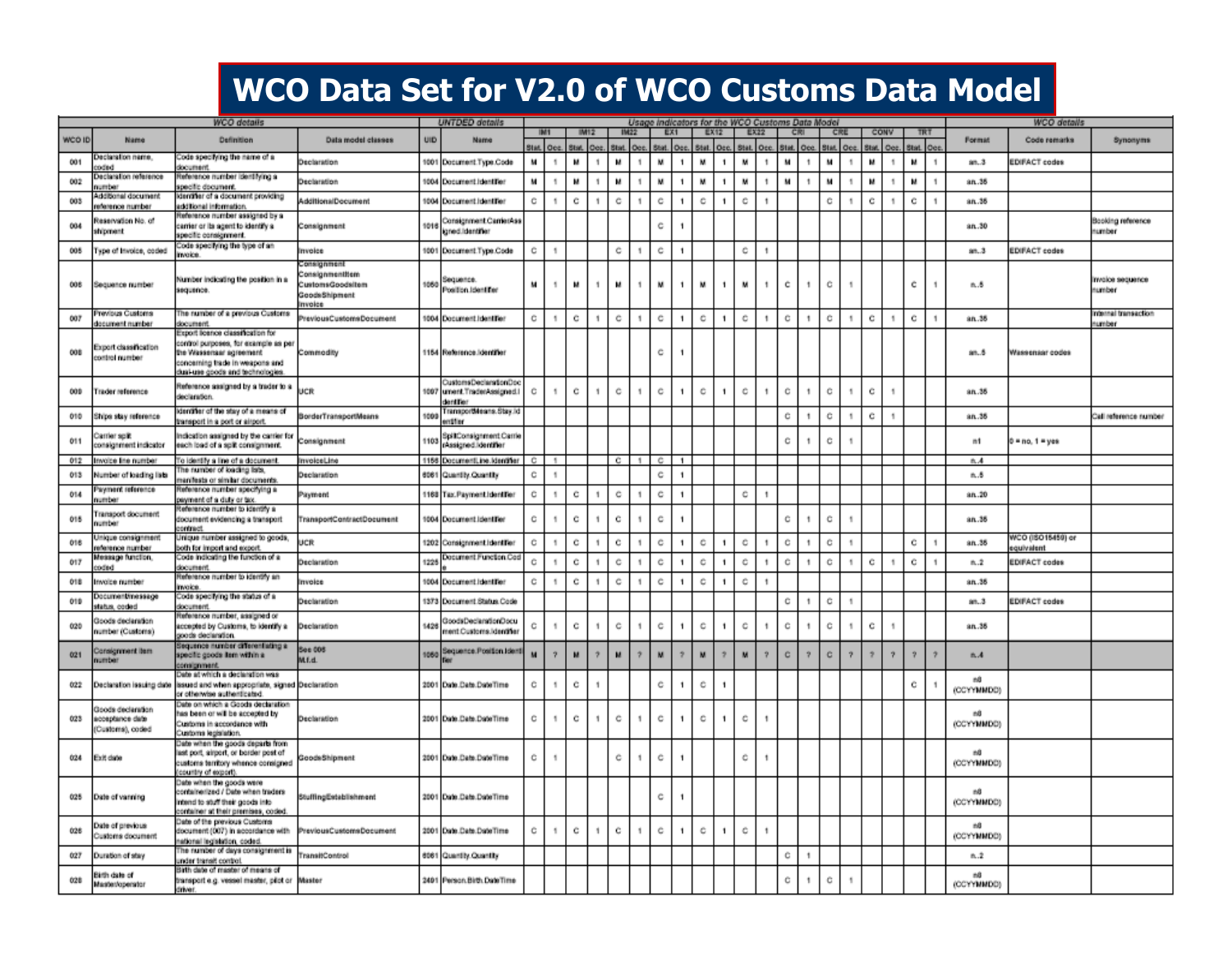#### **Trade Data Elements Directory (UNTDED – ISO 7372: 2005)**

| Change<br>indic. | Tag<br><b>UID</b> | New Name                                                | Description                                                                                                                                                                    | repr. | Old name                                      | <b>Business</b><br>Term                 | <b>Notes</b>                   | Locations, Bridges                                                                                                    |
|------------------|-------------------|---------------------------------------------------------|--------------------------------------------------------------------------------------------------------------------------------------------------------------------------------|-------|-----------------------------------------------|-----------------------------------------|--------------------------------|-----------------------------------------------------------------------------------------------------------------------|
| [1]              | [2]               | 131                                                     | [4]                                                                                                                                                                            | [5]   | [6]                                           | 71                                      | [8]                            | [9]                                                                                                                   |
| and              |                   | 1000 Document. Type Name. Text                          | Free text name of a document such as 'Proforma invoice',<br>Commercial invoice'.                                                                                               | an35  | Document/m Document/<br>essage<br>name        | message<br>name                         |                                | UNLK: L 02, P 45-80<br>MAR: IMO/FAL 1-7                                                                               |
| andr             |                   | 1001 Document. Type.Code                                | Code specifying the name of a document such as 352 for<br>proforma invoice, 380 for commercial invoice.                                                                        | an.3  | Document/m<br>essage<br>name, coded name code | Document/<br>message                    |                                | UNLK: L 04, P 41-45<br>CIMP: (120): a1<br>SAD: (SAD 1(first to third<br>subdivision))                                 |
| x                | 1002              |                                                         |                                                                                                                                                                                |       | Message<br>name                               |                                         | DE to use<br>instead -<br>1000 |                                                                                                                       |
| and              |                   | 1003 Document. Type.Identifier                          | Document type identifier such as INVOIC. See also 0065                                                                                                                         | an6   | Message<br>name, coded name code              | Message                                 |                                | CIMP: (101): a3                                                                                                       |
| and              |                   | 1004 Document. Identifier                               | Reference number identifying a specific document.                                                                                                                              | an35  | Document/m Document/<br>essage<br>number      | message<br>number                       |                                | CIMP: (112) n3 and<br>(114) an6 or (805) n8<br>and (118) n6<br>MAR: IMO/FAL 2<br>UNLK: an17 L 04, P 63-<br>80<br>SAD: |
| add              |                   | 1007 Event. Identifier                                  | Reference number identifying an event.                                                                                                                                         | an35  |                                               |                                         |                                |                                                                                                                       |
| add              |                   | 1008 Event. Sequence.Identifier                         | Sequence number differentiating a specific event amongst<br>others                                                                                                             | n.5   |                                               |                                         |                                |                                                                                                                       |
| and              |                   | 1010 Additional Document. Identifier                    | Identifier of a document providing additional information.                                                                                                                     | an35  | Additional<br>document<br>reference           |                                         |                                | SAD: (SAD 44)                                                                                                         |
| add              |                   | 1012 Packing List Document. Item<br>Sequence.Identifier | Sequence number differentiating a specific packing list item<br>within a packing list.                                                                                         | ln5   |                                               |                                         |                                |                                                                                                                       |
| andr             |                   | 1014 Packing List Document. Identifier                  | Reference number to identify a packing list                                                                                                                                    | an35  | Packing List<br>number                        |                                         |                                | UNLK: an17, L 04 P 63-<br>80                                                                                          |
| andr             |                   | 1016 Consignment. Carrier<br>Assigned.Identifier        | Reference number assigned by a carrier or its agent to<br>identify a specific consignment such as a booking reference<br>number when cargo space is reserved prior to loading. | an35  | Booking<br>reference<br>number                | Reservation<br>number of<br>shipment    |                                | CIMP: (117): an15<br>MAR: IMO/FAL 7<br>UNLK: an17 L 04, P 63-<br>80                                                   |
| andr             |                   | 1018 Order Acknowledgement Document.<br>Identifier      | Reference number identifying the acknowledgement of an<br>order.                                                                                                               | an35  | Acknowledg<br>ement of<br>Order<br>number     | Purchase<br>order<br>response<br>number |                                | UNLK: L 04, P 63-80                                                                                                   |
| andr             |                   | 1022 Order Document. Buyer<br>Assigned.Identifier       | Identifier assigned by the buyer to an order.                                                                                                                                  | an35  | Order<br>number                               | Purchase<br>Order<br>Number             |                                | UNLK: L 04, P 63-80<br>CIM: n7; L 62, P 13-19                                                                         |
| add              |                   | 1024 Additional Document. Name.Text                     | Free text name of an additional document.                                                                                                                                      | an35  |                                               |                                         |                                |                                                                                                                       |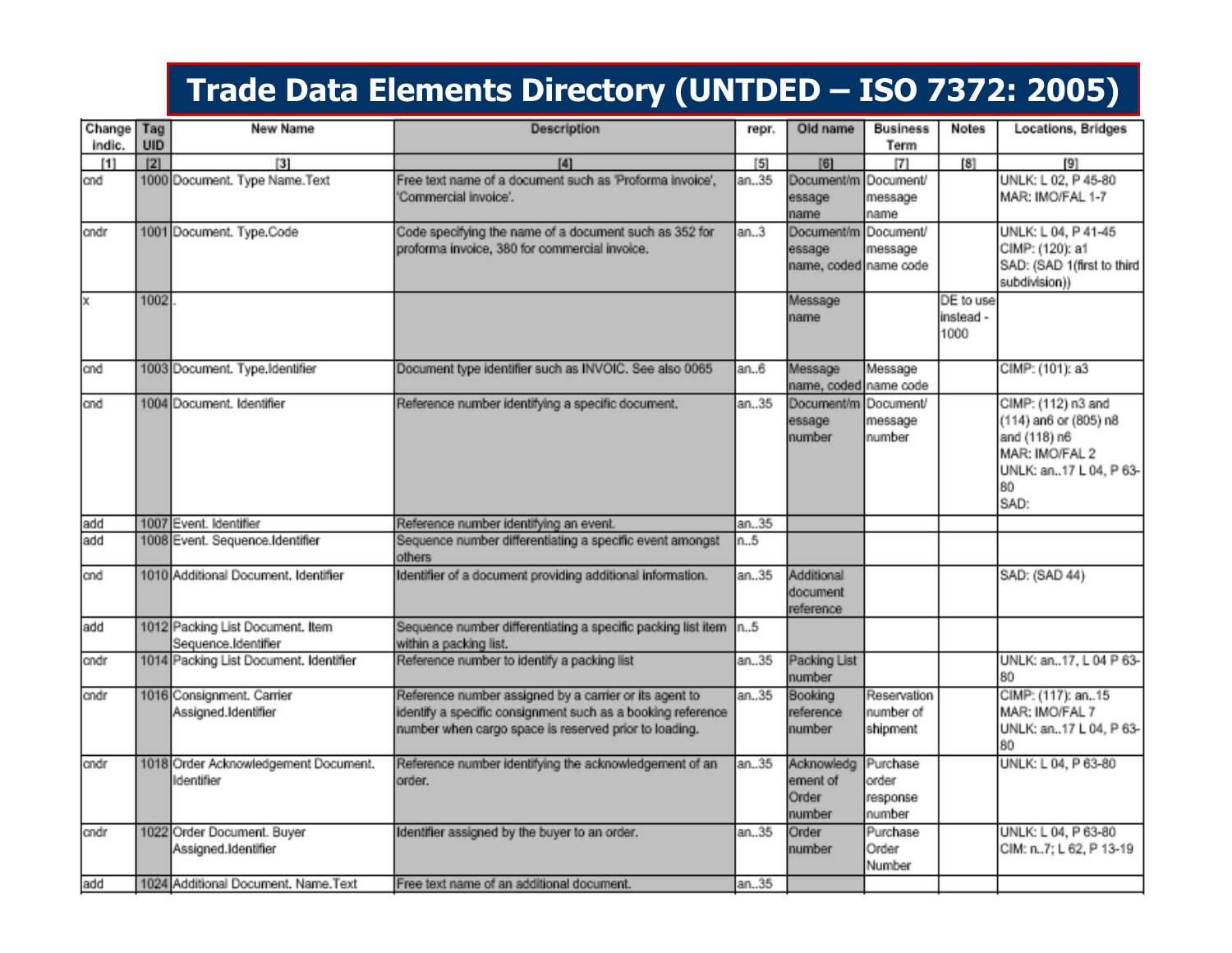### Compare data element names extracted from collected documents

Capturing >> Defining >> **Analyzing** >> Reconciling

| <b>Required Data Element</b> | <b>WCO Name</b>                                             | WCO ID | <b>WCO Definition</b>                                                  | <b>Data Element Source</b>                | <b>Document Owner</b>                 |
|------------------------------|-------------------------------------------------------------|--------|------------------------------------------------------------------------|-------------------------------------------|---------------------------------------|
| Name of Vessel               | Identification of means of<br>transport crossing the border | 160    | Name to identify the means of transport<br>used in crossing the border | ่คำร้องขอนำเรือเข้าทำภายใน<br> อาณาบริเวณ | การทำเรือแห่งประเทศใหย <sub>่</sub>   |
| เรือชื่อ                     | Identification of means of<br>transport crossing the border | 160    | Name to identify the means of transport<br>used in crossing the border | คำร้องขอนำเรือเข้าเทียบท่า<br> อนุญาต     | การท่าเรือแห่งประเทศไทย               |
| Name of Ship                 | Identification of means of<br>transport crossing the border | 160    | Name to identify the means of transport<br>used in crossing the border | ไหนังสือขอแจ้งเรือเข้าเมืองท่า            | กรมการขนส่งทางน้ำและ <br>∣พาณิชย์นาวี |
| Vessel Name                  | Identification of means of<br>transport crossing the border | 160    | Name to identify the means of transport<br>used in crossing the border | Vessel/Flight Schedule<br>Message         | กรมศุลกากร_                           |
| Inward Container List for    | Identification of means of<br>transport crossing the border | 160    | Name to identify the means of transport<br>used in crossing the border | Inward Container List                     | สายเรือ/ตัวแทนเรือ                    |
|                              |                                                             |        |                                                                        |                                           |                                       |

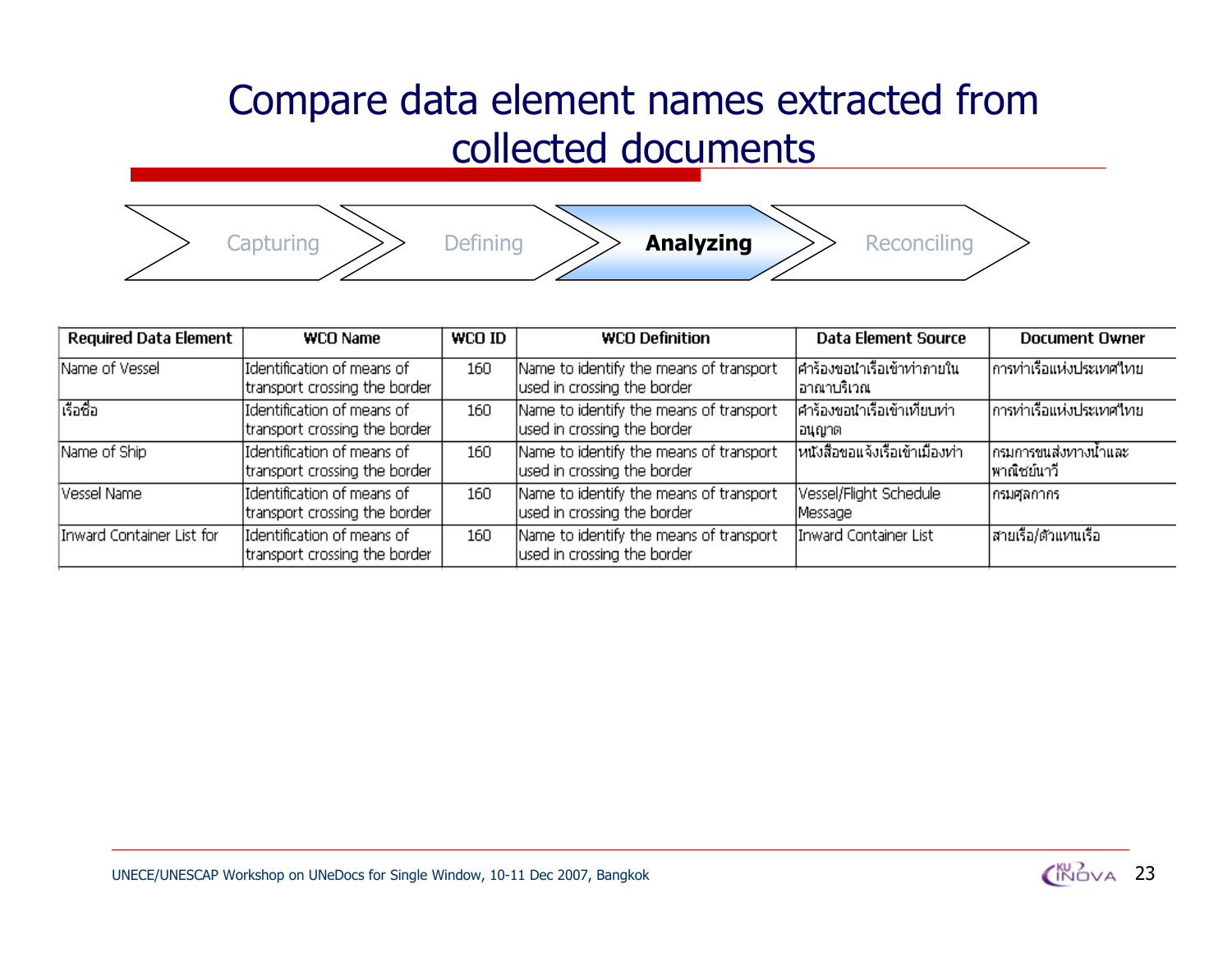### Rename data element names (business term) of similar definition to standard compliant names



| <b>WCO Name</b>                                             | WCO ID | <b>WCO Definition</b> | Data Element Source                                                                                                                                                                                                                                                                                                                                                            | <b>Document Owner</b>                                                                                                                                                    |
|-------------------------------------------------------------|--------|-----------------------|--------------------------------------------------------------------------------------------------------------------------------------------------------------------------------------------------------------------------------------------------------------------------------------------------------------------------------------------------------------------------------|--------------------------------------------------------------------------------------------------------------------------------------------------------------------------|
| Identification of means of<br>transport crossing the border | 160    |                       |                                                                                                                                                                                                                                                                                                                                                                                | ไการทำเรือแห่งประเทศใทย                                                                                                                                                  |
| Identification of means of<br>transport crossing the border | 160    |                       |                                                                                                                                                                                                                                                                                                                                                                                | การท่าเรือแห่งประเทศไทย                                                                                                                                                  |
| Identification of means of<br>transport crossing the border | 160    |                       |                                                                                                                                                                                                                                                                                                                                                                                | ไกรมการขนส่งทางน้ำและ i<br>∣พาณิชย์นาวี                                                                                                                                  |
| Identification of means of<br>transport crossing the border | 160    |                       | Message                                                                                                                                                                                                                                                                                                                                                                        | กรมศุลกากร_                                                                                                                                                              |
| Identification of means of<br>transport crossing the border | 160    |                       |                                                                                                                                                                                                                                                                                                                                                                                | ∣สายเรือ/ตัวแทนเรือ                                                                                                                                                      |
|                                                             |        |                       | Name to identify the means of transport<br>used in crossing the border<br>Name to identify the means of transport<br>used in crossing the border<br>Name to identify the means of transport<br>used in crossing the border<br>Name to identify the means of transport<br>used in crossing the border<br>Name to identify the means of transport<br>used in crossing the border | ศาร้องขอนำเรือเข้าทำภายใน <br>∣อาณาบริเวณ−<br>คำร้องขอนำเรือเข้าเทียบท่า<br> อนุญาต<br>ไหนังสือขอแจ้งเรือเข้าเมืองท่า<br>Vessel/Flight Schedule<br>Inward Container List |

**Name of Vesselเรือชื่อName of Ship Vessel NameInward Container List for**



**WCO 160Identification of means of transport crossing the border**



**Standardized data element to be included in National "Standardized Data Set"**

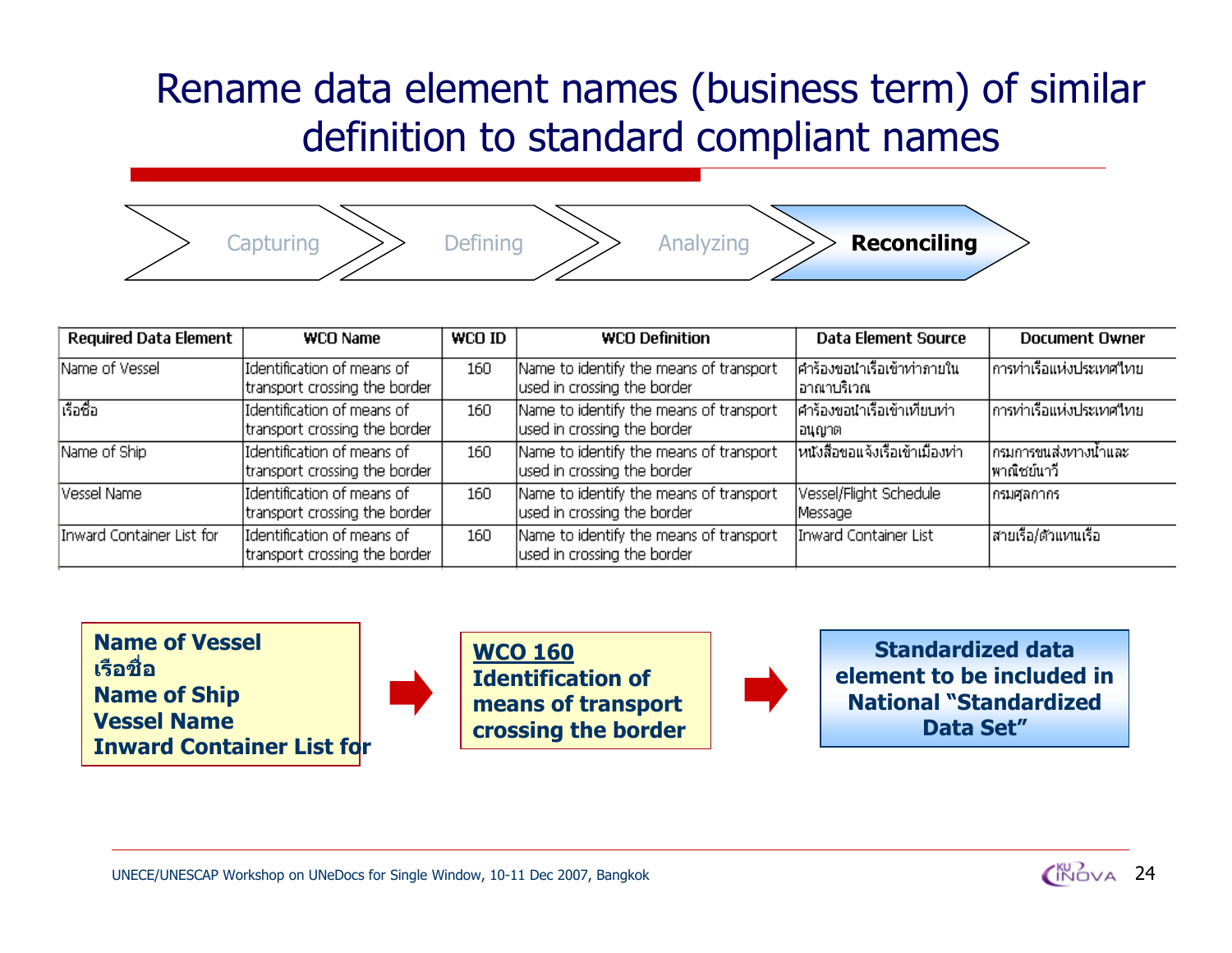# Message Assembly with UNeDocs

|                                                           | C Inward Container List                                                                                                                       |
|-----------------------------------------------------------|-----------------------------------------------------------------------------------------------------------------------------------------------|
|                                                           | <b>E. C. UNeDocs Ship BIM, Header, Header_Document</b>                                                                                        |
| Document/message number                                   | · (iii) ● A. Header_Document, Identification, Identifier                                                                                      |
| Document date                                             | <b>(a)</b> ● A. Header_Document, Issue, Date Time                                                                                             |
| Identification of means of transport crossing the border. | ⊜…● C UNeDocs Ship BIM, Cross-Border_ Transport Means, Cross-Border_ Transport Mean<br><b>( A</b> Cross-Border_Transport Means, Type, Text    |
| Conveyance reference number-                              | <b>(iii)</b> ● <b>A.</b> Cross-Border_Transport Means. Journey. Identifier<br>(iii)…● A. Cross-Border_Transport Means. Crossborder. Date Time |
| Departure date and time                                   | <b>E. C.</b> Cross-Border_Transport Means. Attached. Cross-Border_Transport Equipment                                                         |
| Equipment identification number-                          | O. A. Cross-Border_Transport Equipment. Identification. Identifier                                                                            |
| Container gross weight                                    | (iiii) ● A. Cross-Border_Transport Equipment. Gross Weight. Measure                                                                           |
| Container/package status.                                 | ⊕…® А. Cross-Border_Transport Equipment. Characteristic. Code<br>O Read A. Cross-Border_Transport Equipment, Fullness, Code                   |
| Free Text-                                                | <b>(B)</b> ● A. Cross-Border_Transport Equipment. Information. Text                                                                           |
| Equipment size and type identification                    | C UNeDocs Ship BIM, Cross-Border_Consignment, Cross-Border_Consignment<br>ê~€<br>O C Cross-Border_Consignment. Consignee. Referenced_Party    |
| Consignee name                                            | <b>(a)</b> ● A. Referenced_Party, Name, Text                                                                                                  |
|                                                           | □…… C. Cross-Border_Consignment. Carrier. Referenced_Party                                                                                    |
| Carrier - name                                            | <b>(a)</b> ● A. Referenced_Party, Name, Text                                                                                                  |
| Agent - name.                                             | □…… C. Cross-Border_Consignment. Carrier Agent. Referenced_Party                                                                              |
| Agent - address                                           | in ● A. Referenced_Party, Name, Text<br>⊕… C. Referenced_Party, Specified, Cross-Border_Address                                               |
|                                                           | □…● A. Cross-Border_Address, Line One, Text                                                                                                   |
|                                                           | □…● A. Cross-Border_Address, Line Two, Text                                                                                                   |
|                                                           | (iii)…● A. Cross-Border_Address, Line Three, Text                                                                                             |
|                                                           | (iii)…● A. Cross-Border_Address, Line Four, Text                                                                                              |
|                                                           | 由…● A. Cross-Border_Address, Line Five, Text                                                                                                  |

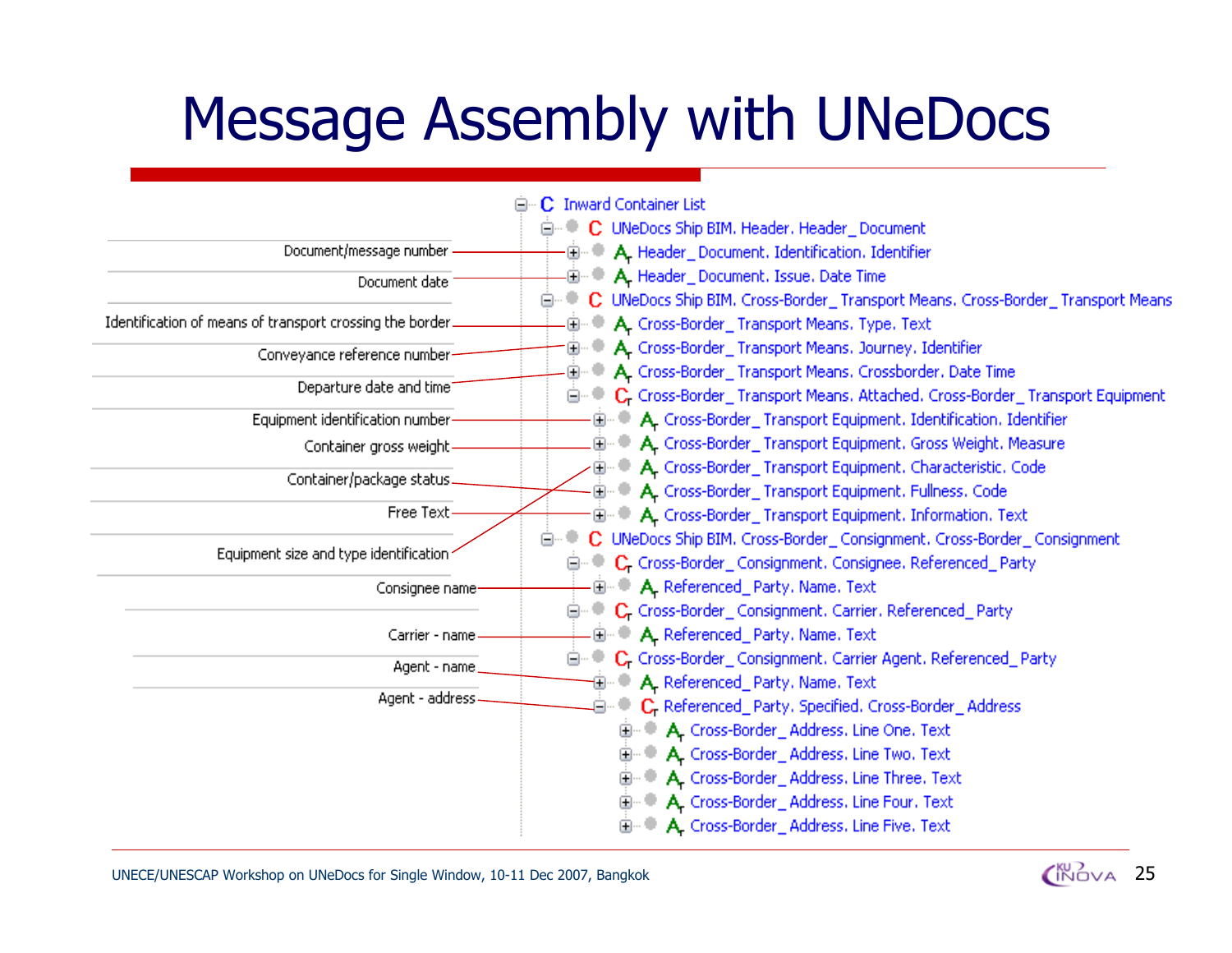### XML Schema for Automatic e-Document Exchange



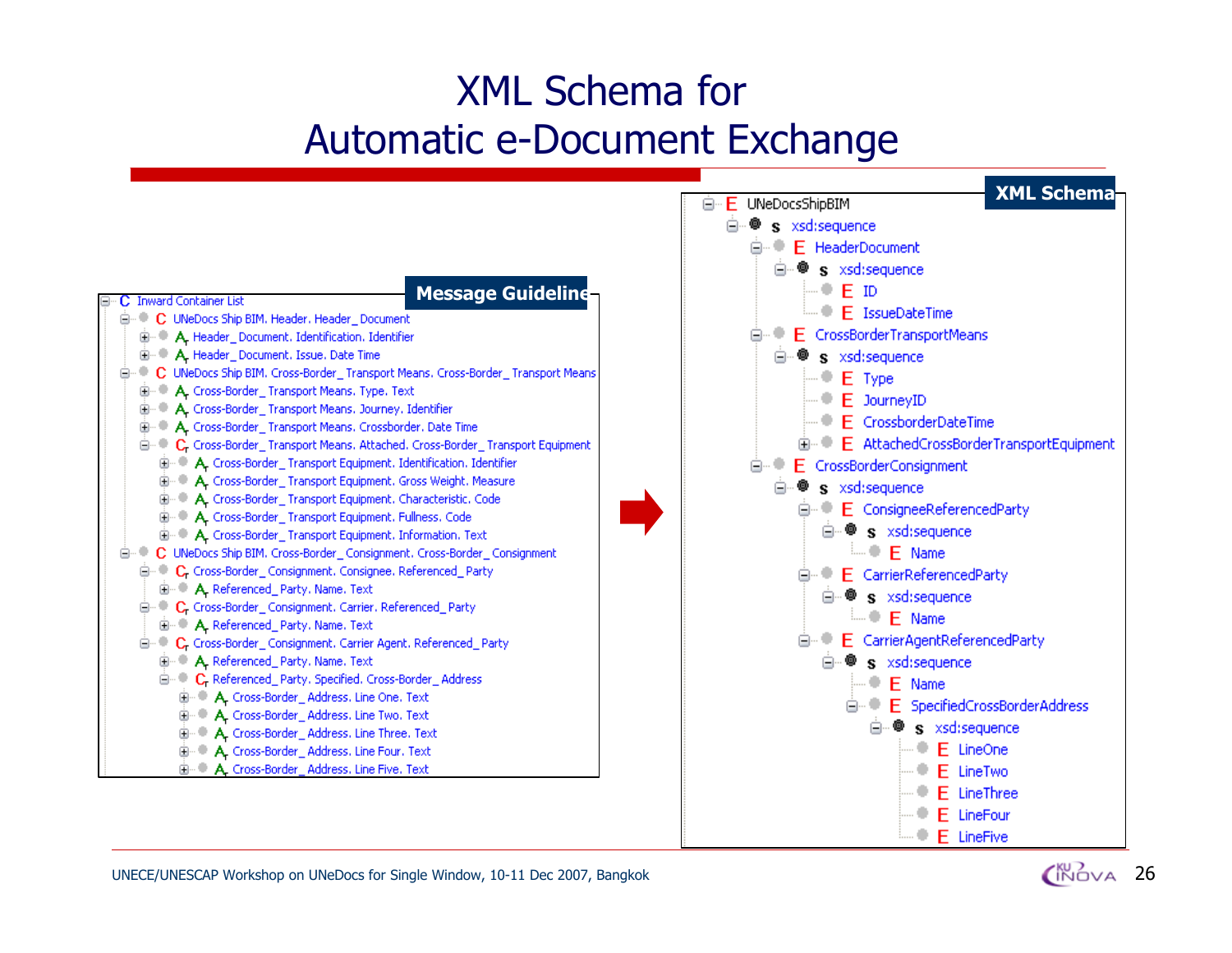# Agenda

□ A National Strategic Agenda – Trade Facilitation Enhancement with Single Window e-Logistics

- □ Needs and Requirements of Single Window
- $\square$  Technical Interoperability
- $\square$  Data Interoperability
- $\Box$ Case Examples & Proof-of-Concept
- $\square$  Recommendations



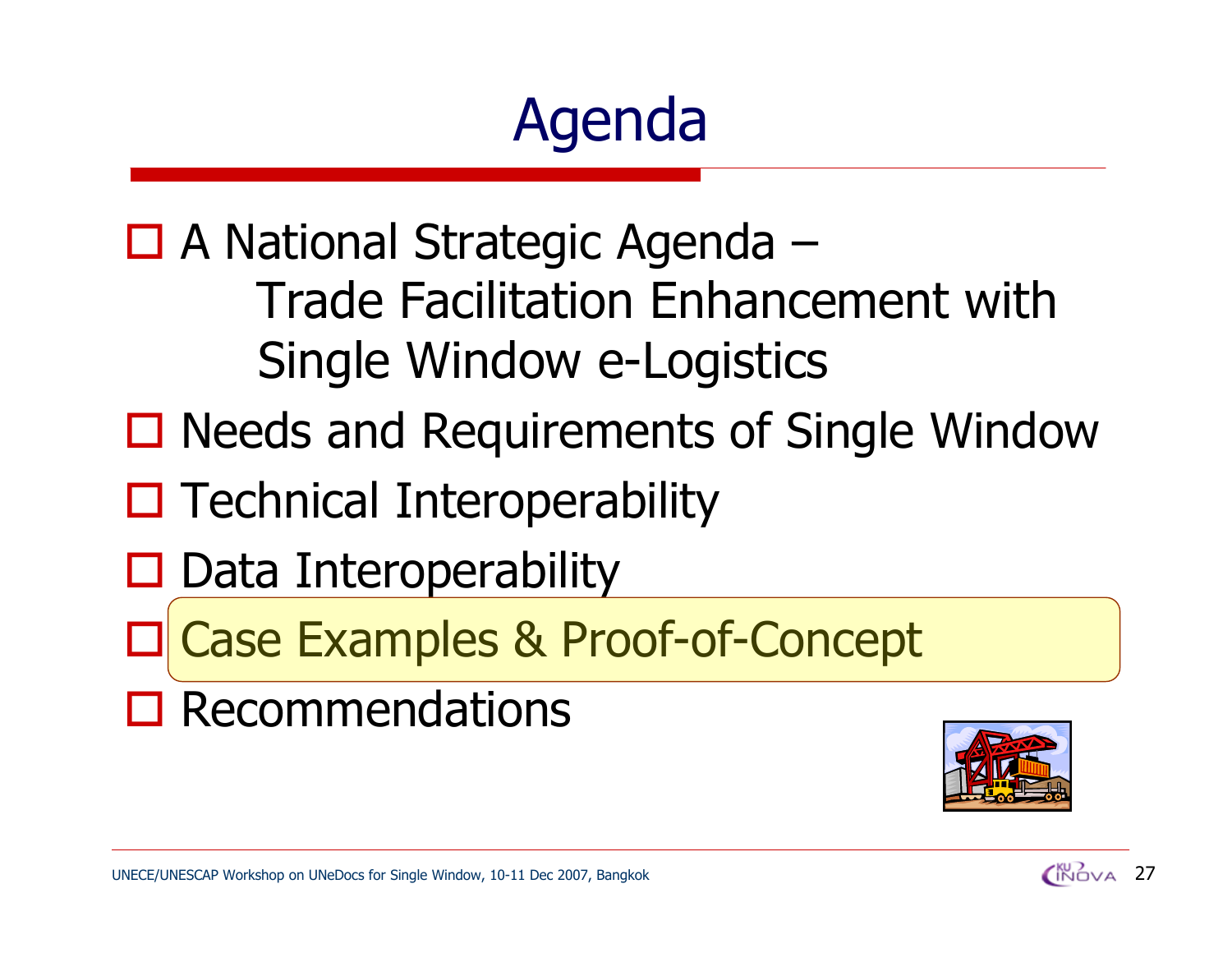## Case Example

# Data Exchange Proof of Concept Project

Data Exchange between

Vessel Owners/Agents, Marine Department, The Port Authority of Thailand andRoyal Thai Customs Department

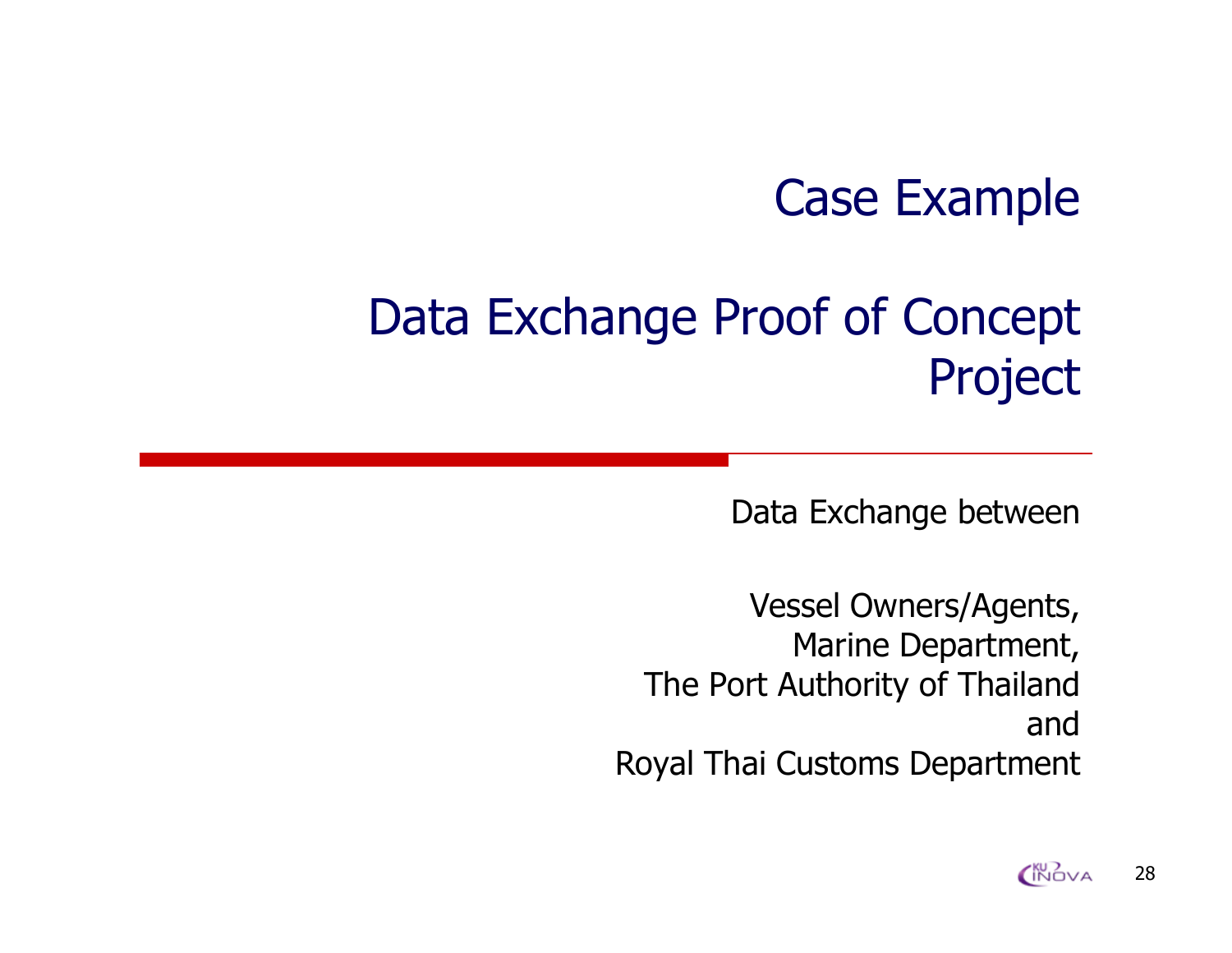## Vessel Entering the port Area System (existing)



#### **Problems :**

- **- Duplicated Information have been sent to more than one government agencies**
- **- Transport Cost for sending and receiving documents**
- **- Losing time for sending and receiving documents**

UNECE/UNESCAP Workshop on UNeDocs for Single Window, 10-11 Dec 2007, Bangkok 2007, 2007, 2007, 2008, 29

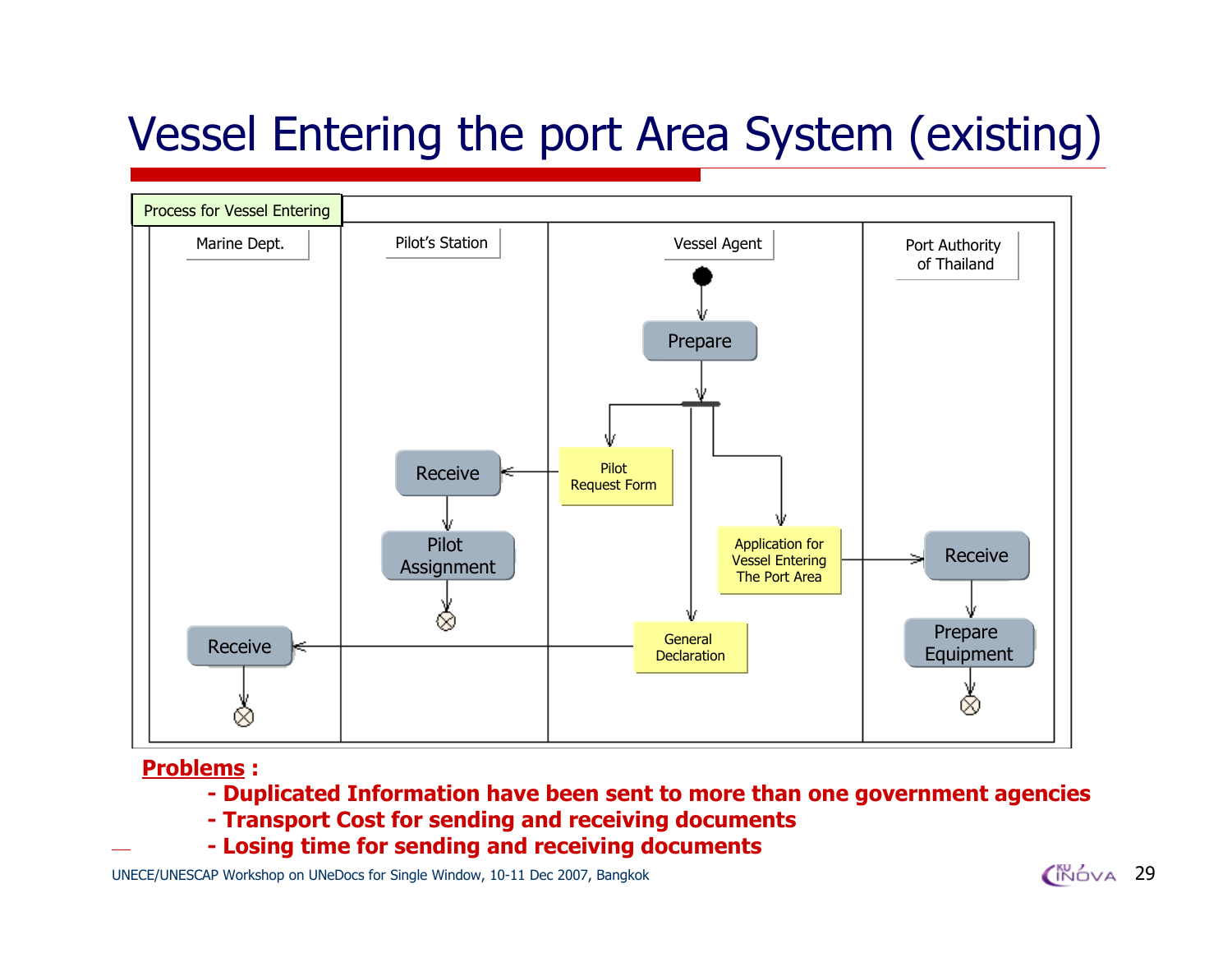# Concept Architecture



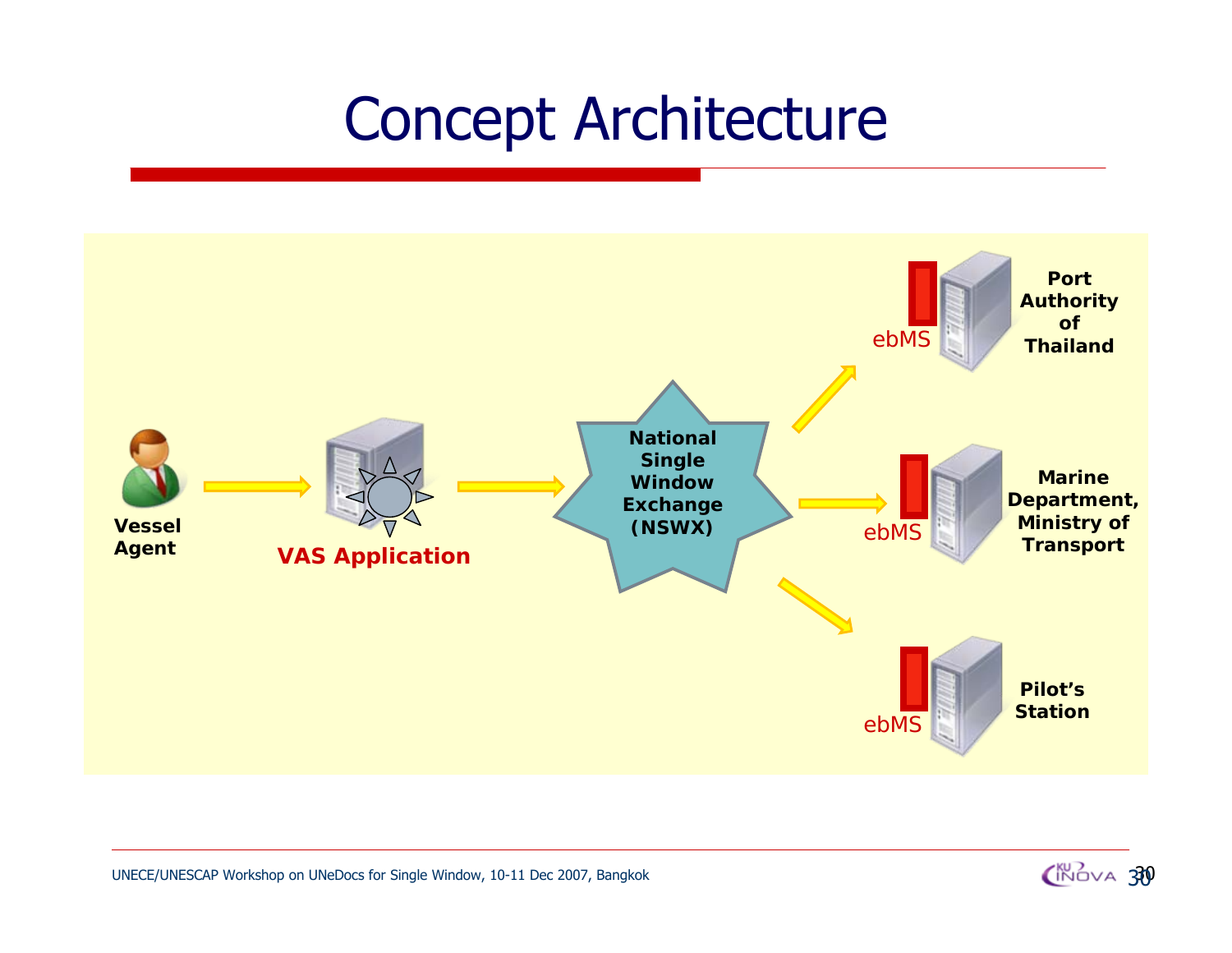## Vessel Entering the port Area System (new)



UNECE/UNESCAP Workshop on UNeDocs for Single Window, 10-11 Dec 2007, Bangkok  $\begin{pmatrix} 80 \\ 1 \end{pmatrix}$ 

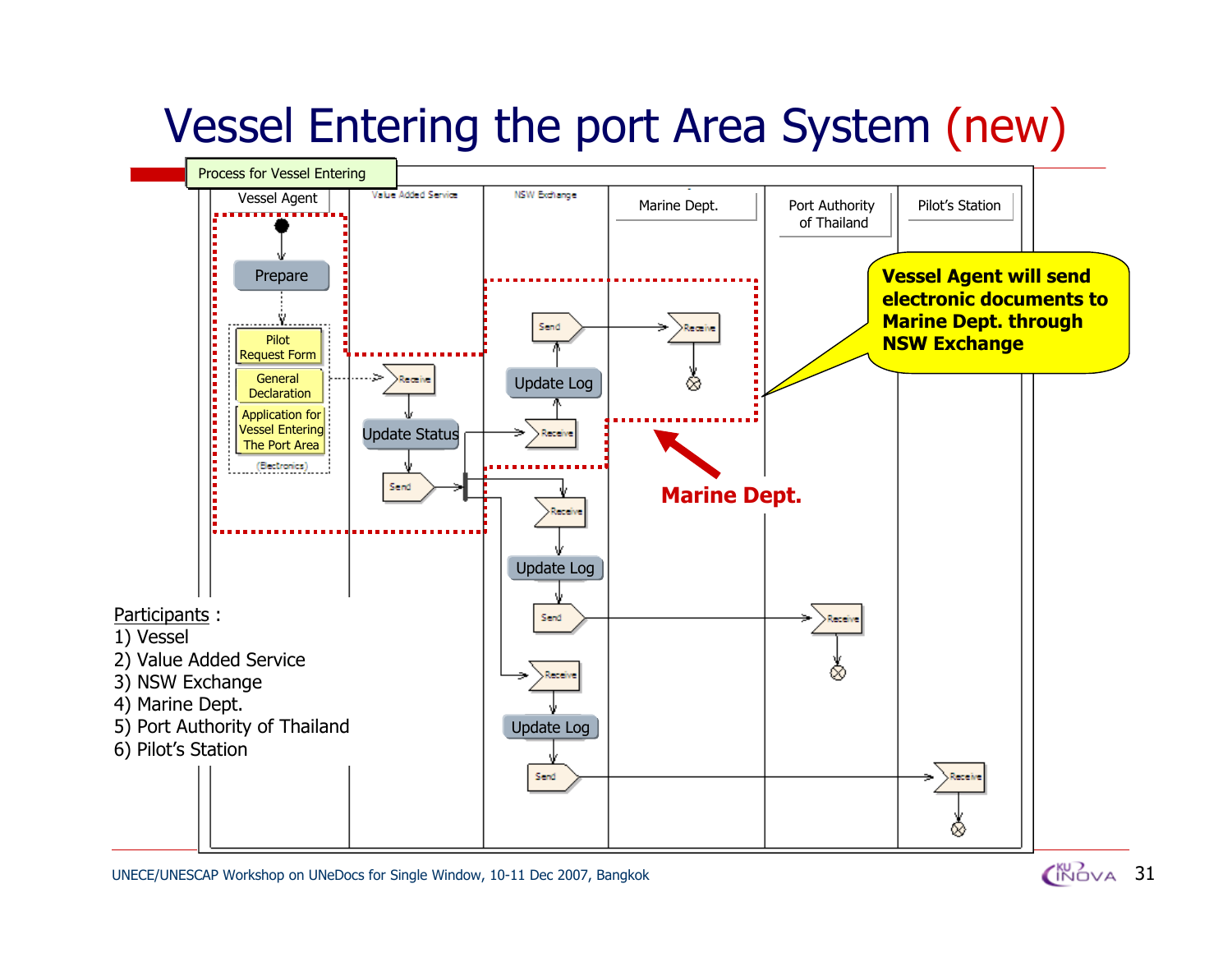## Vessel Entering the port Area System (new)



UNECE/UNESCAP Workshop on UNeDocs for Single Window, 10-11 Dec 2007, Bangkok 32

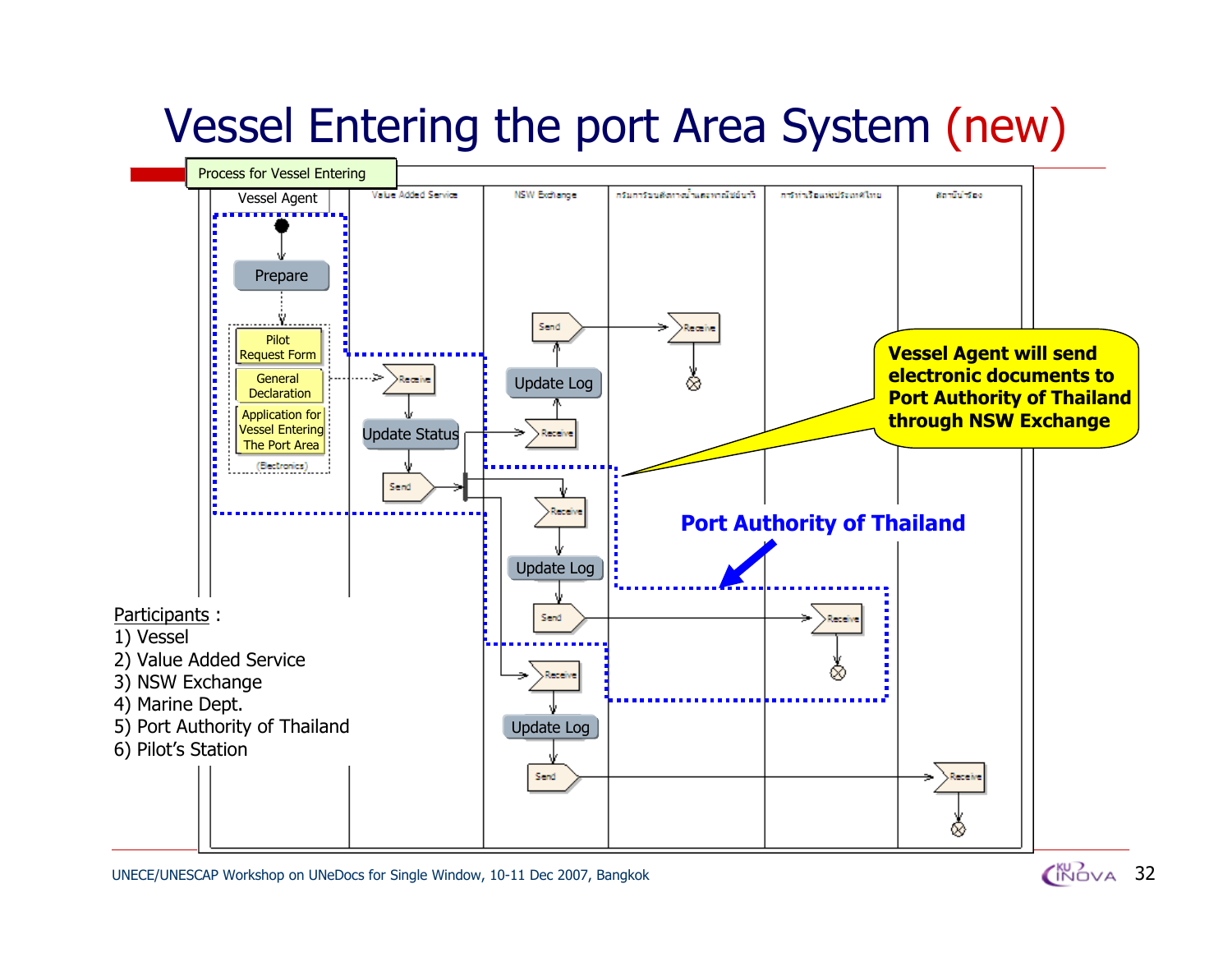## Vessel Entering the port Area System (new)



UNECE/UNESCAP Workshop on UNeDocs for Single Window, 10-11 Dec 2007, Bangkok

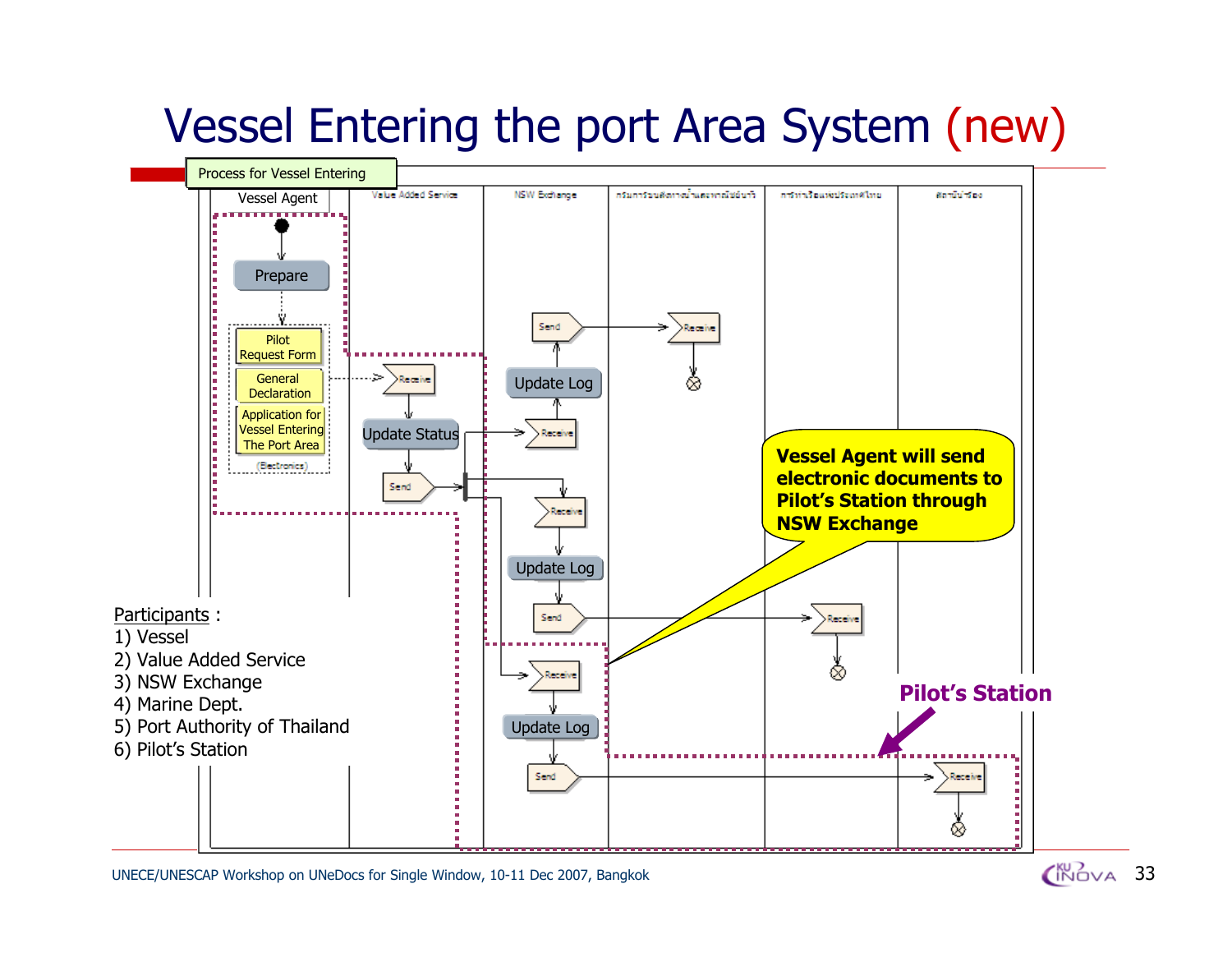## Data Harmonize for Proof of Concept (POC)



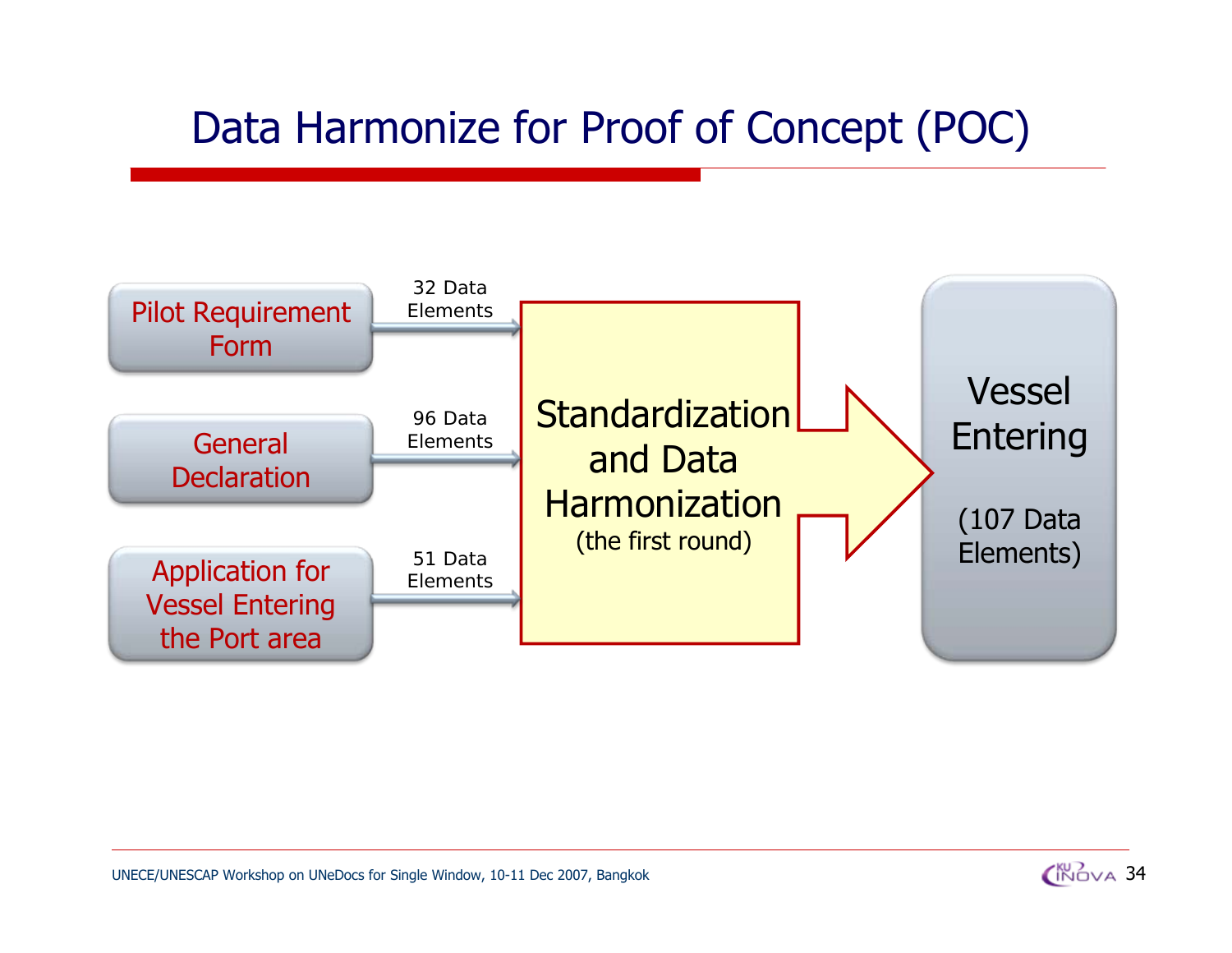## Data Harmonization Results



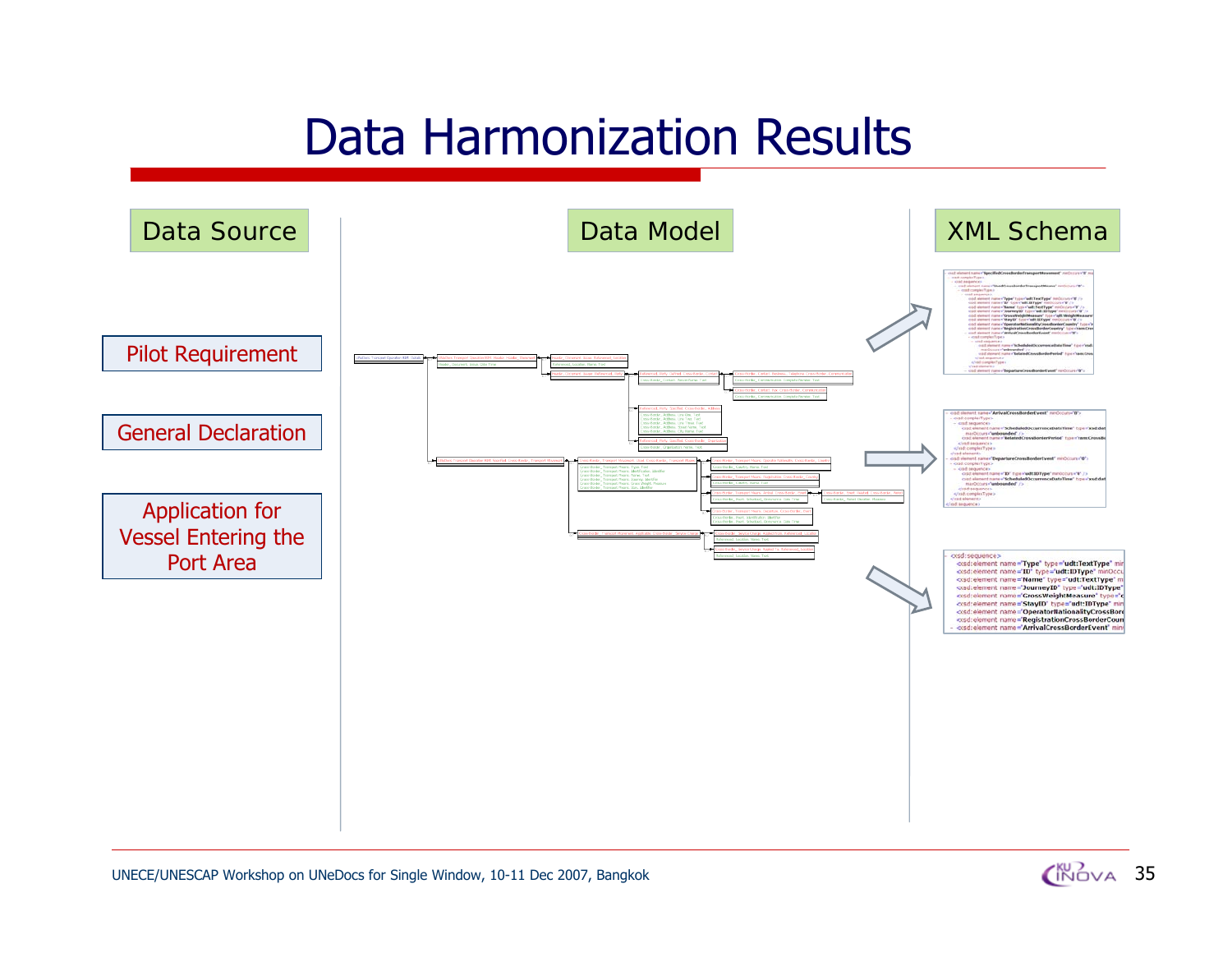# UML Class Diagram



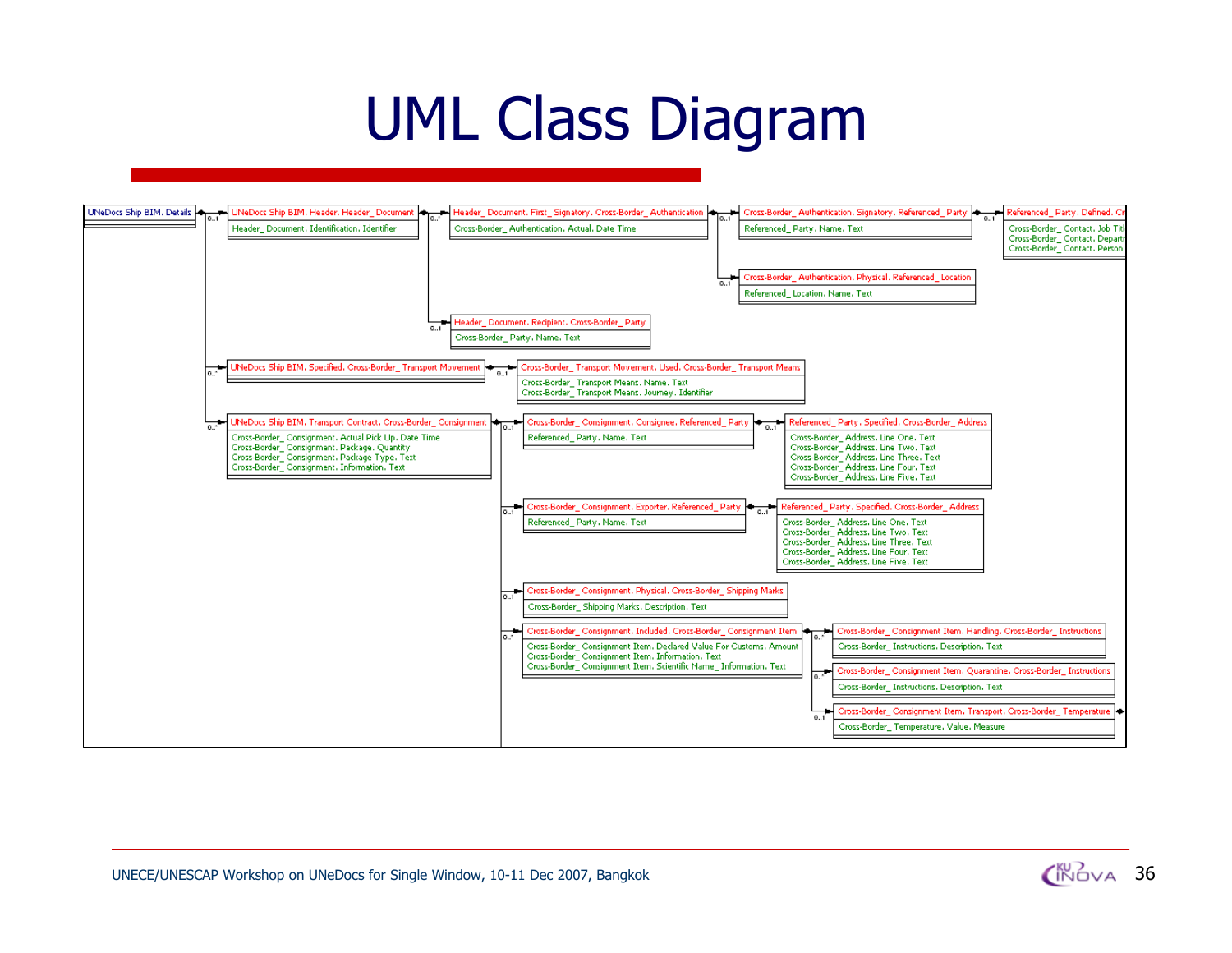# Data Dictionary

|                 |               | B                                                |                                                                                                           | D.                                                                           |
|-----------------|---------------|--------------------------------------------------|-----------------------------------------------------------------------------------------------------------|------------------------------------------------------------------------------|
|                 |               |                                                  | Data Model Guide for Phytosanitary Certificate based on "UNeDocs Ship BIM. Details"                       |                                                                              |
| $\overline{2}$  |               |                                                  |                                                                                                           |                                                                              |
|                 |               | <b>UNeDocs Ship BIM. Header. Header_Document</b> |                                                                                                           |                                                                              |
|                 |               | <b>Box No.   Required Data Element</b>           | <b>ASBIE</b>                                                                                              | <b>BBIE</b>                                                                  |
|                 | (if any)      |                                                  |                                                                                                           |                                                                              |
| 5               | 0             | No.                                              |                                                                                                           | Header Document, Identification, Identifier                                  |
|                 | 18            | Date                                             | Header Document, First Signatory, Cross-Border Authentication                                             | Cross-Border Authentication. Actual. Date Time                               |
| $6\phantom{.}6$ |               | [Issue/Authentication]                           |                                                                                                           |                                                                              |
|                 | 16            | Stamp of Organization                            | Header_Document. First_Signatory. Cross-Border_Authentication                                             | Referenced_Party. Name. Text                                                 |
|                 |               |                                                  | Cross-Border Authentication. Signatory. Referenced Party                                                  |                                                                              |
|                 | 19            | Name and Signature of                            | Header_Document. First_Signatory. Cross-Border_Authentication                                             | Cross-Border Contact, Job Title, Text                                        |
|                 |               | Authorized Officer                               | Cross-Border Authentication. Signatory. Referenced Party                                                  | Cross-Border Contact, Department Name, Text                                  |
| 8               |               |                                                  | Referenced_Party. Defined. Cross-Border_Contact                                                           | Cross-Border_Contact. Person Name. Text                                      |
|                 | 17            | Place of Issue                                   | Header_Document. First_Signatory. Cross-Border_Authentication                                             | Referenced_Location. Name. Text                                              |
| 9               |               | To: Plant Protection                             | Cross-Border_Authentication. Physical. Referenced_Location                                                |                                                                              |
|                 | $^{\circ}$    | Organization of                                  | Header Document, Recipient, Cross-Border Party                                                            | Cross-Border Party, Name, Text                                               |
| 10              |               |                                                  |                                                                                                           |                                                                              |
| 11              |               |                                                  | UNeDocs Ship BIM. Specified. Cross-Border_Transport Movement                                              |                                                                              |
|                 |               | <b>Box No.   Required Data Element</b>           | <b>ASBIE</b>                                                                                              | <b>BBIE</b>                                                                  |
|                 | $12$ (if any) |                                                  |                                                                                                           |                                                                              |
|                 | 6             | Declared Means of                                | Cross-Border_Transport Movement. Used. Cross-Border_Transport Means                                       | Cross-Border Transport Means, Name, Text                                     |
| 13              |               | Conveyance                                       |                                                                                                           | Cross-Border Transport Means, Journey, Identifier                            |
|                 |               |                                                  | 14 UNeDocs Ship BIM. Transport Contract. Cross-Border_Consignment                                         |                                                                              |
|                 |               | Box No.   Required Data Element                  | <b>ASBIE</b>                                                                                              | <b>BBIE</b>                                                                  |
|                 | $15$ (if any) |                                                  |                                                                                                           |                                                                              |
| 16              | $\mathbf{1}$  | Name of Exporter                                 | Cross-Border_Consignment. Exporter. Referenced_Party                                                      | Referenced Party, Name, Text                                                 |
|                 |               | Address of Exporter                              | Cross-Border Consignment, Exporter, Referenced Party<br>Referenced_Party. Specified. Cross-Border_Address | Cross-Border Address, Line One, Text<br>Cross-Border Address, Line Two, Text |
|                 |               |                                                  |                                                                                                           | Cross-Border_Address, Line Three, Text                                       |
|                 |               |                                                  |                                                                                                           | Cross-Border_Address. Line Four. Text                                        |
| 17              |               |                                                  |                                                                                                           | Cross-Border_Address, Line Five, Text                                        |
|                 | 2.            | Declared Name of                                 | Cross-Border_Consignment. Consignee. Referenced_Party                                                     | Referenced Party, Name, Text                                                 |
| 18              |               | Consignee                                        |                                                                                                           |                                                                              |

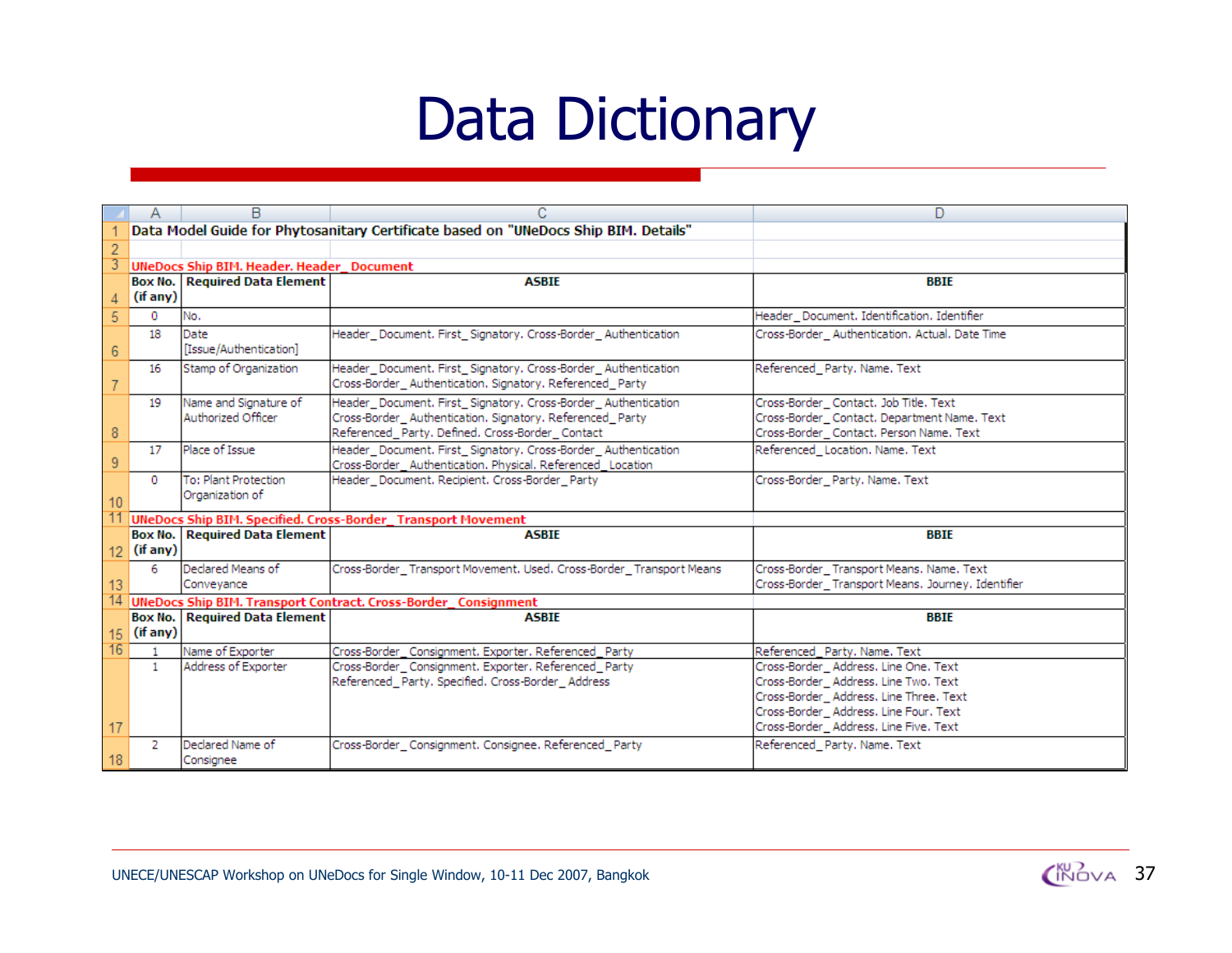# National Data Harmonization Projects

### Ministry of Transport [May 2007-Feb 2008] endorsed Project

- $\Box$  Process Analysis & Simplification of all 4 modes of import/export/transit transport procedures (ships, planes, trucks, trains)
- $\Box$ Data harmonization of 50 transport-related documents
- $\Box$  3 Proof-of-concept projects (e-documents exchange for exporting cars, ships entering ports, air carriers schedule)
- Ministry of ICT [Nov 2007 Oct 2008] endorsed Project
- П Data harmonization of another 50 permits/licenses/certificates, and other import/export-related documents
- П UNeDocs Adoption Plan & Capacity Building

A common data set (with common data definitions) data models based on UNeDocs, and XML Schema(ready for ~29 government agencies, transport & trade industry, bank/insurance for step-wise implementation)

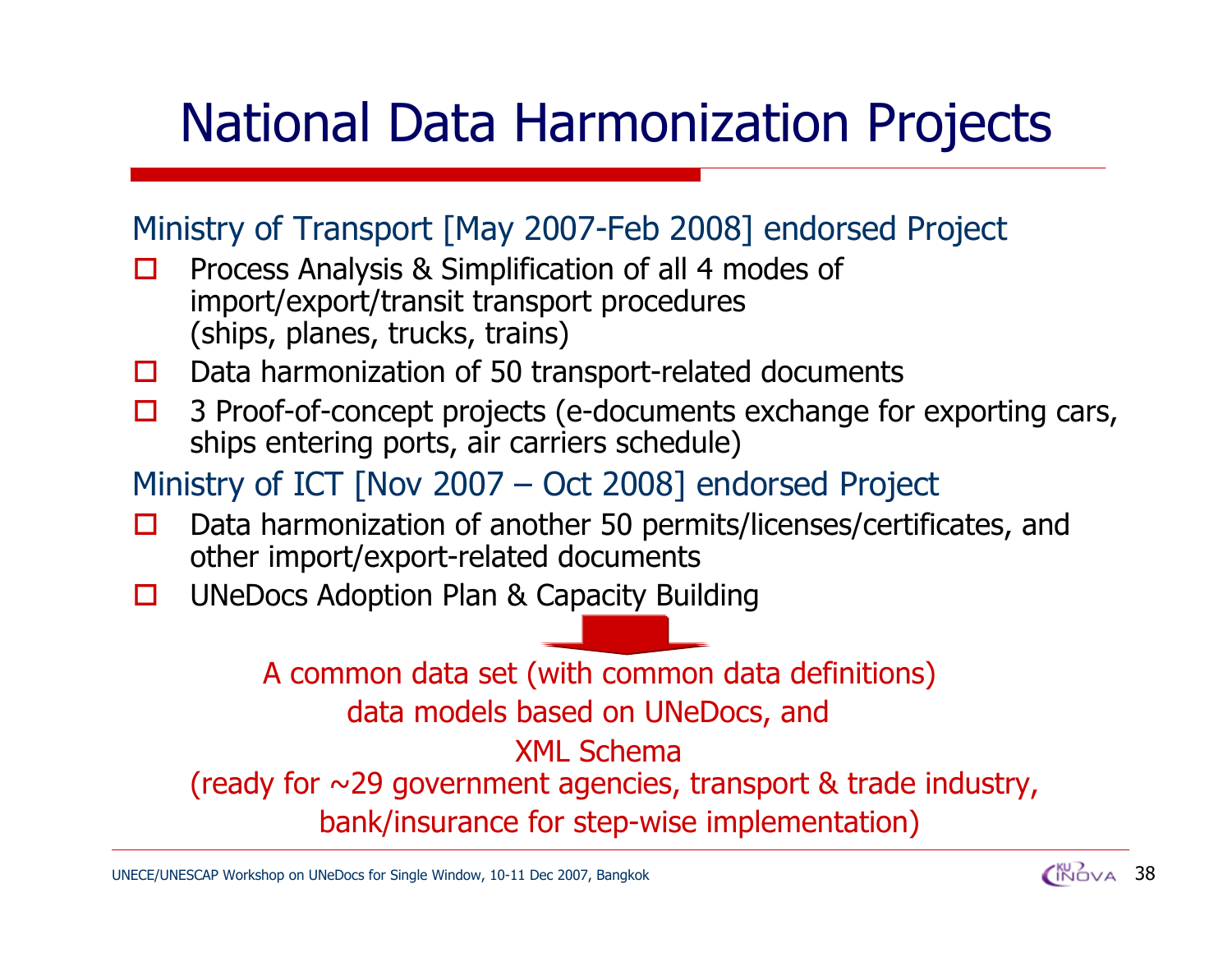#### Regulation Mechanisms including costing and service level agreements **2**

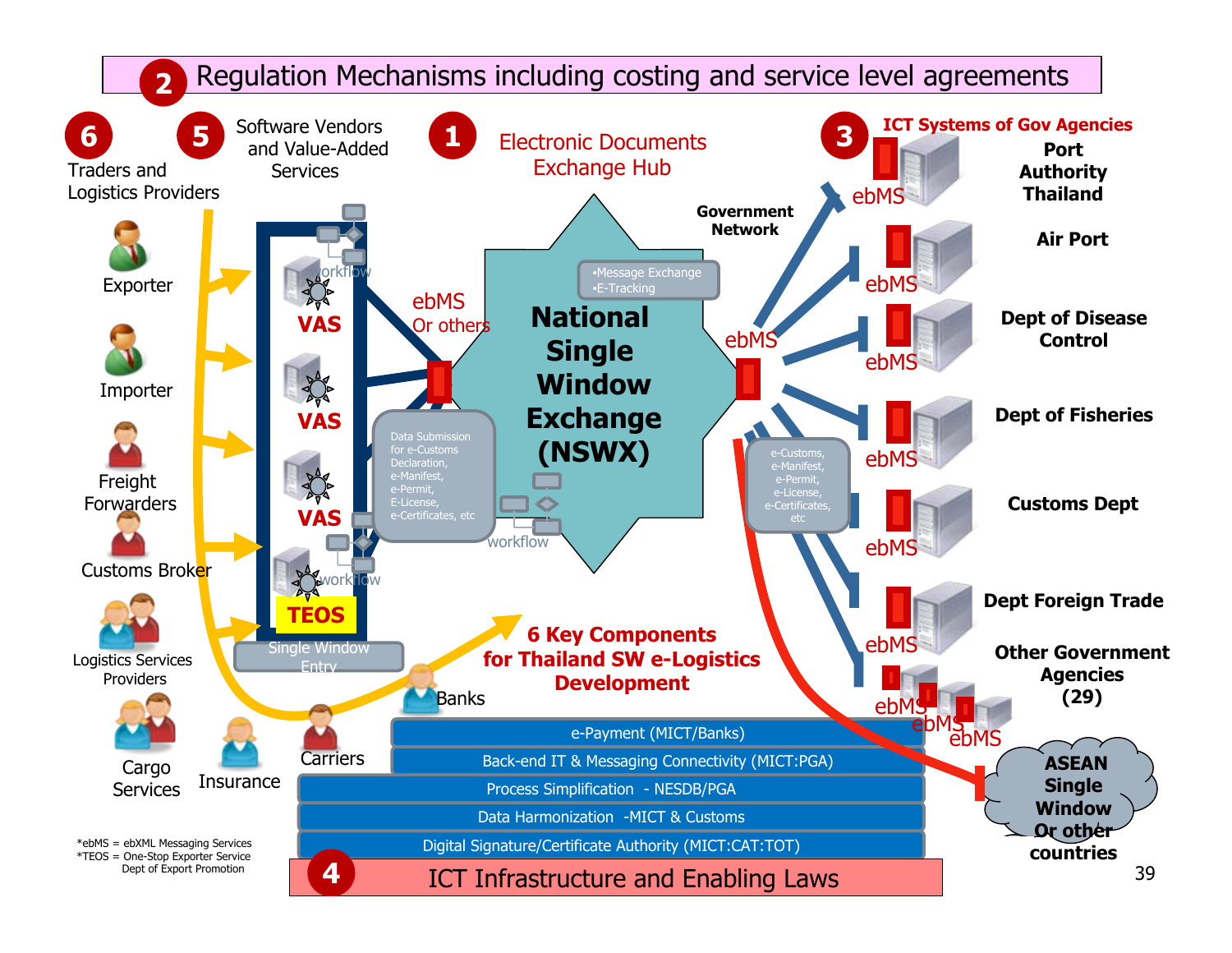# Agenda

□ A National Strategic Agenda – Trade Facilitation Enhancement with Single Window e-Logistics

- □ Needs and Requirements of Single Window
- $\square$  Technical Interoperability
- $\square$  Data Interoperability
- □ Case Example: Proof-of-Concept

#### $\Box$ Recommendations

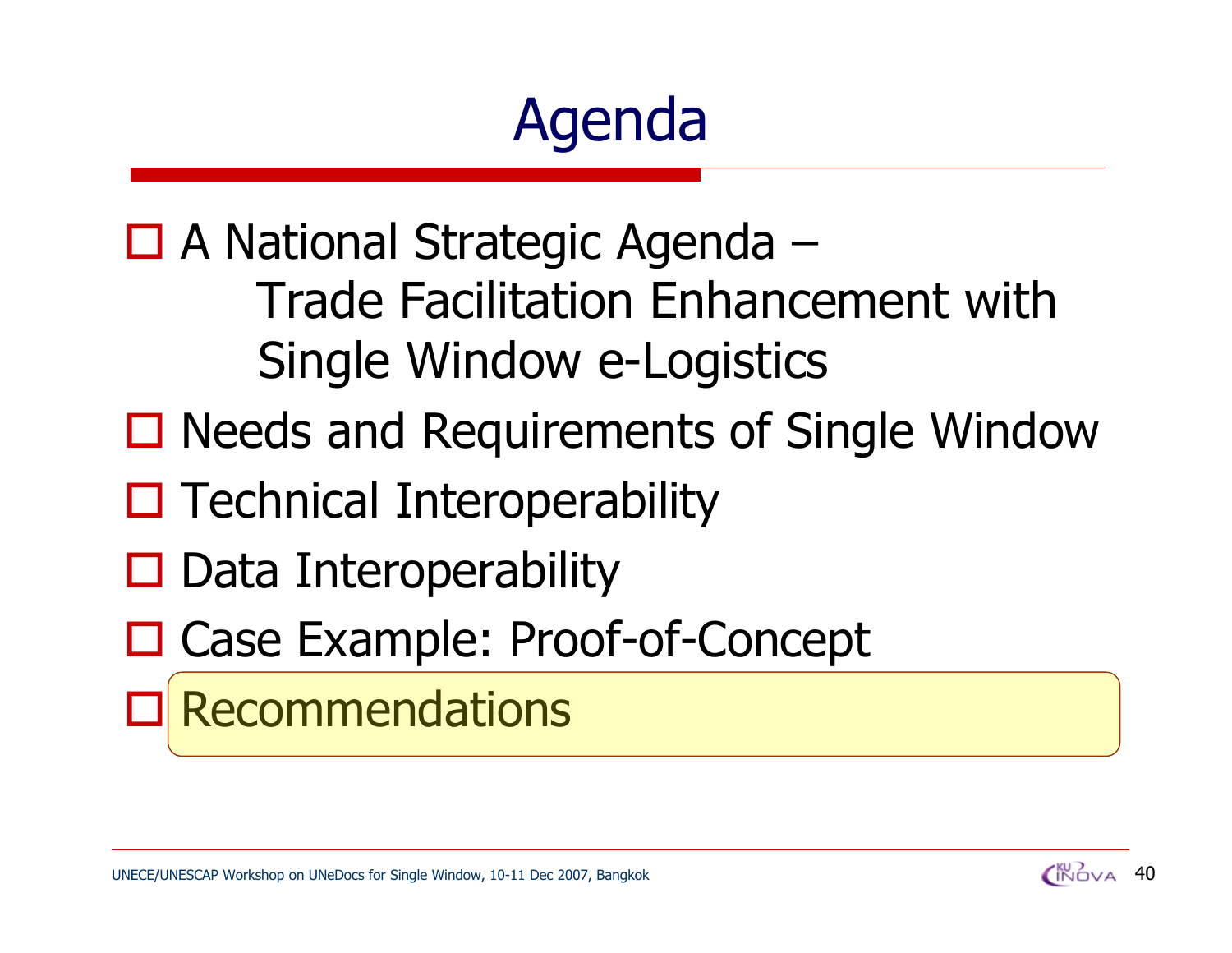# Recommendations for SW Development

### **A Comprehensive & Integrated Approach**

- **National-level Strategy** to align business and ICT strategies, action plans and implementation be fully developed and endorsed by the Cabinet.
- **National-level Committees** comprising of all related government agencies, and industry representatives appropriately formed with a right combination and long-term commitment.

### **Business Models** needed to be agreed, e.g.

- What is the business model?
- How is it financed? (Public or private sectors, or PPP?)
- What are the user fees (if any)?
- How will the SW be sustained over the coming year?
- Do the revenues generated cover operational costs or do they make a profit?

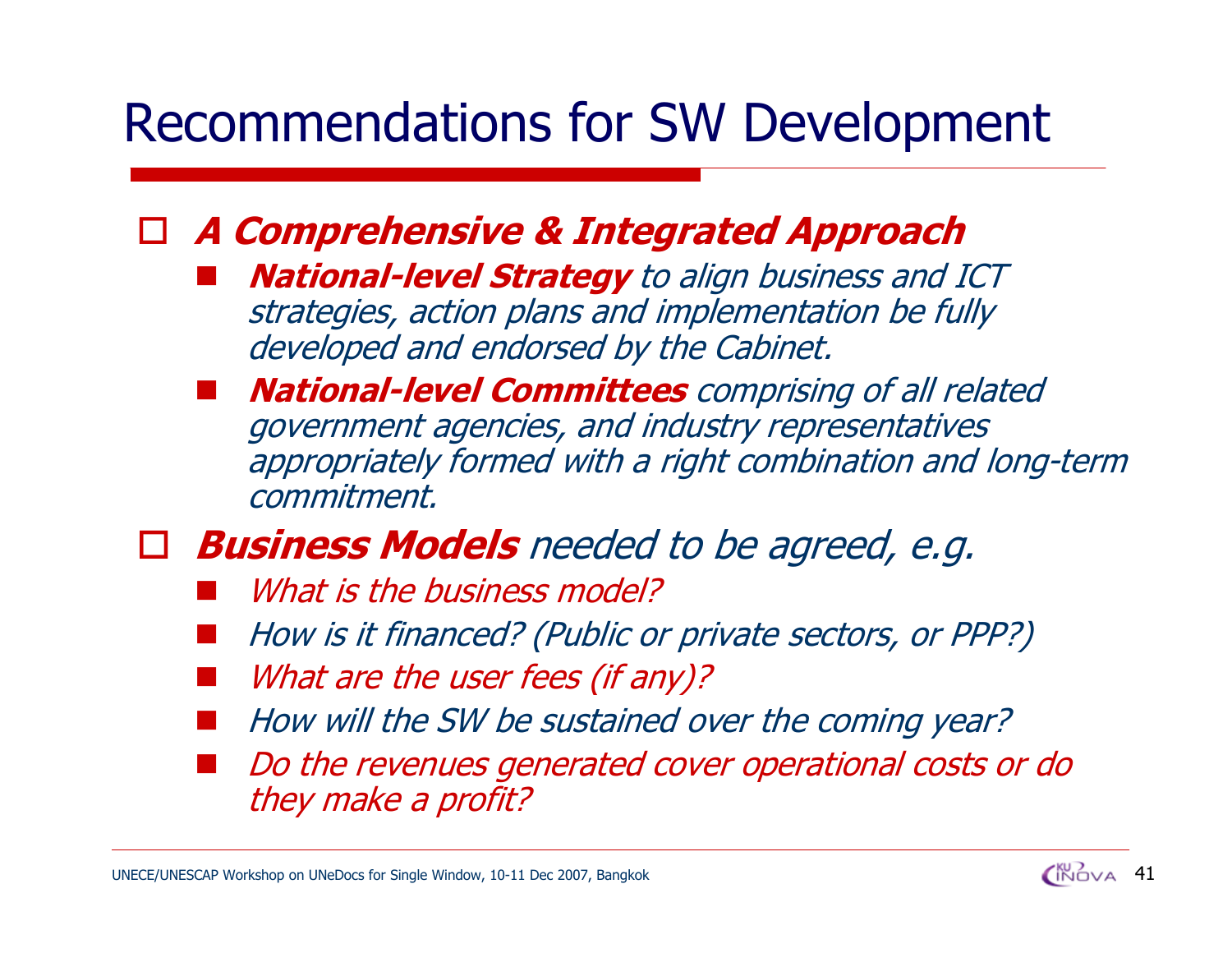# Recommendations for SW Development

- $\Box$ Scope and System Architecture established.
- $\Box$ Process Simplification should be continuously exercised.
- $\Box$ Technical Interoperability using open and international standards be adopted
- □ Data Harmonization among document/data requirements of all import/export-related procedures (governments, business and logistics-related providers) be a very important exercise to *enable data interoperability*, thereby realizing the Single Window Development.
	- UNeDocs data model is one a good candidate to provide<br>a way to harmonize our data requirements at the economy<br>level as well as at the *regional levels*, e.g. harmonizing the work of National Single Windows, ASEAN SW, and APEC SW Initiatives (complying with UNeDocs, and following UN/CEFACT<br>Recommendation 34)

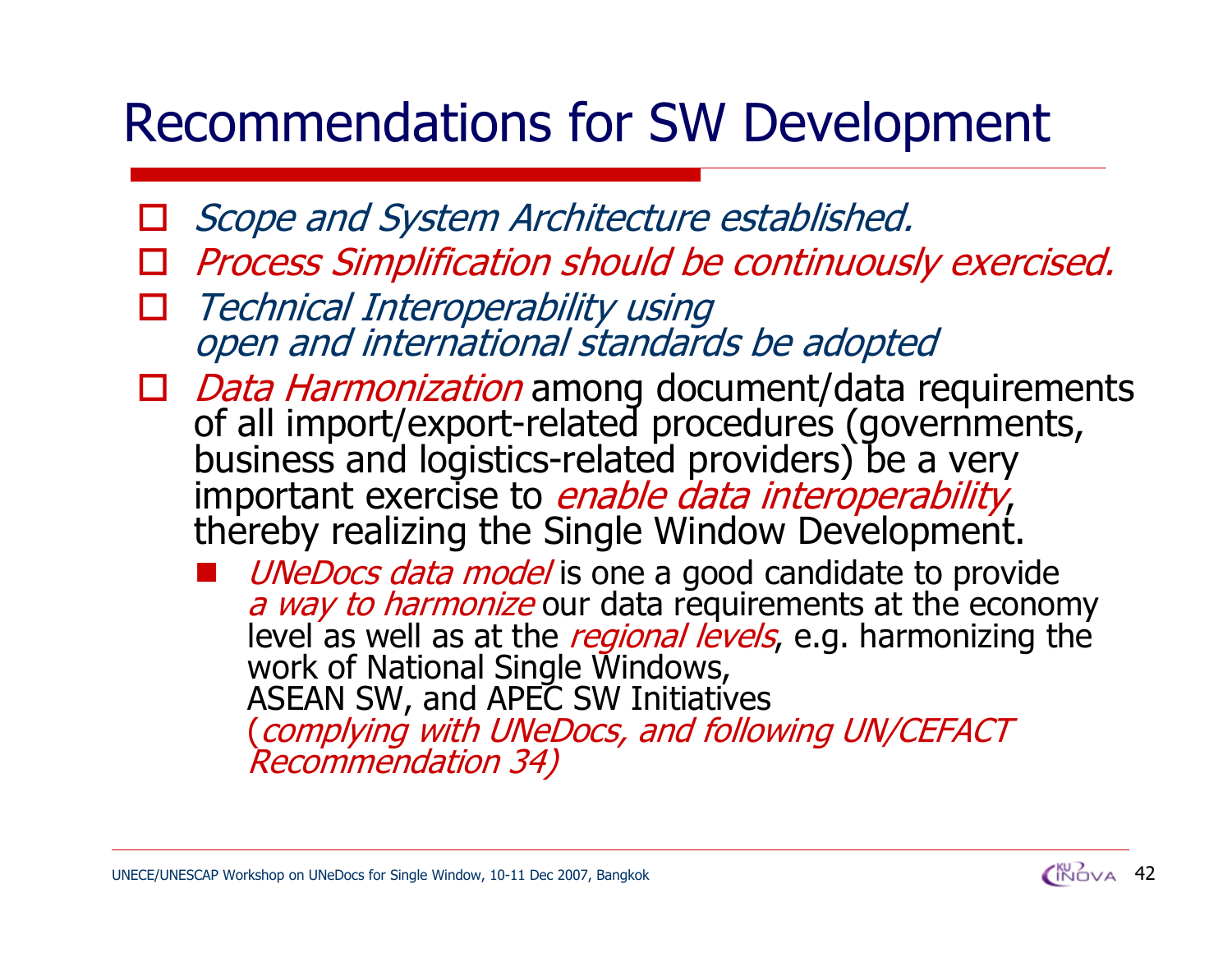What are the main lessons learnedfor establishing Single Window paperless trade?

□ Collaboration – Meeting, Meeting & Meeting [90 % Talking & 10 % Doing is necessary.]

□ *Most important*: All people to tow one rope in the same direction!

"Build the Great Wall bricks by bricks"

Ref: UNECE Case Studies on Implementing A Single Window, June 2006.

UNECE/UNESCAP Workshop on UNeDocs for Single Window, 10-11 Dec 2007, Bangkok